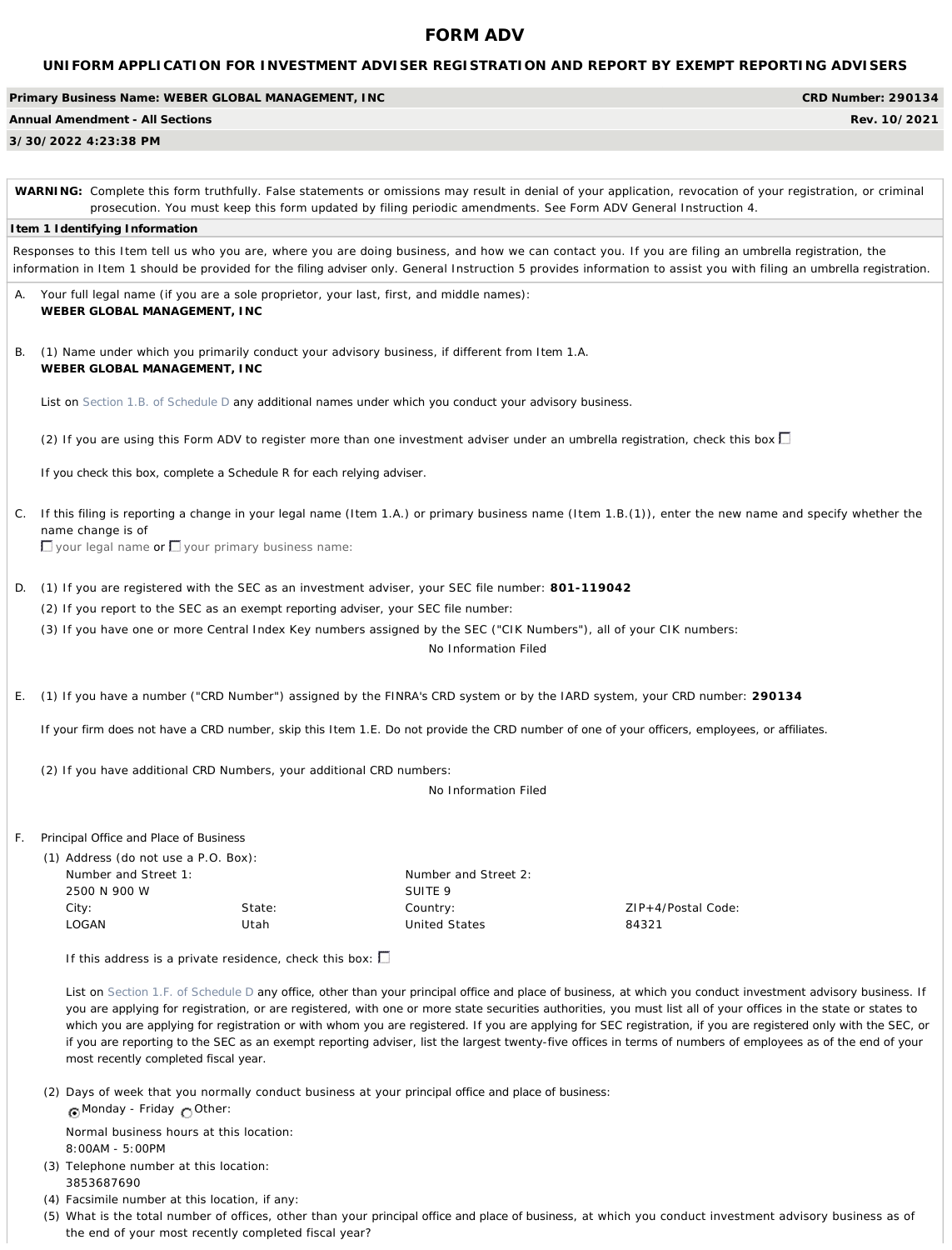0

| G. |                                                                                          | Mailing address, if different from your principal office and place of business address:                                                               |                           |                                                                                                                                                                                                                                                                                                                                                                                                                                                                                                                                                                                                                                                                     |                   |         |
|----|------------------------------------------------------------------------------------------|-------------------------------------------------------------------------------------------------------------------------------------------------------|---------------------------|---------------------------------------------------------------------------------------------------------------------------------------------------------------------------------------------------------------------------------------------------------------------------------------------------------------------------------------------------------------------------------------------------------------------------------------------------------------------------------------------------------------------------------------------------------------------------------------------------------------------------------------------------------------------|-------------------|---------|
|    | Number and Street 1:                                                                     |                                                                                                                                                       | Number and Street 2:      |                                                                                                                                                                                                                                                                                                                                                                                                                                                                                                                                                                                                                                                                     |                   |         |
|    | City:                                                                                    | State:                                                                                                                                                | Country:                  | ZIP+4/Postal Code:                                                                                                                                                                                                                                                                                                                                                                                                                                                                                                                                                                                                                                                  |                   |         |
|    |                                                                                          |                                                                                                                                                       |                           |                                                                                                                                                                                                                                                                                                                                                                                                                                                                                                                                                                                                                                                                     |                   |         |
|    |                                                                                          | If this address is a private residence, check this box: $\square$                                                                                     |                           |                                                                                                                                                                                                                                                                                                                                                                                                                                                                                                                                                                                                                                                                     |                   |         |
| Н. |                                                                                          |                                                                                                                                                       |                           | If you are a sole proprietor, state your full residence address, if different from your principal office and place of business address in Item 1.F.:                                                                                                                                                                                                                                                                                                                                                                                                                                                                                                                |                   |         |
|    | Number and Street 1:                                                                     |                                                                                                                                                       | Number and Street 2:      |                                                                                                                                                                                                                                                                                                                                                                                                                                                                                                                                                                                                                                                                     |                   |         |
|    | City:                                                                                    | State:                                                                                                                                                | Country:                  | ZIP+4/Postal Code:                                                                                                                                                                                                                                                                                                                                                                                                                                                                                                                                                                                                                                                  |                   |         |
|    | LinkedIn)?                                                                               |                                                                                                                                                       |                           | Do you have one or more websites or accounts on publicly available social media platforms (including, but not limited to, Twitter, Facebook and                                                                                                                                                                                                                                                                                                                                                                                                                                                                                                                     | Yes No<br>⊙       | $\circ$ |
|    |                                                                                          | addresses of employee accounts on publicly available social media platforms.                                                                          |                           | If "yes," list all firm website addresses and the address for each of the firm's accounts on publicly available social media platforms on Section 1.1. of Schedule D.<br>If a website address serves as a portal through which to access other information you have published on the web, you may list the portal without listing<br>addresses for all of the other information. You may need to list more than one portal address. Do not provide the addresses of websites or accounts on publicly<br>available social media platforms where you do not control the content. Do not provide the individual electronic mail (e-mail) addresses of employees or the |                   |         |
|    | Chief Compliance Officer                                                                 |                                                                                                                                                       |                           |                                                                                                                                                                                                                                                                                                                                                                                                                                                                                                                                                                                                                                                                     |                   |         |
|    |                                                                                          | information for your Chief Compliance Officer, if you have one. If not, you must complete Item 1.K. below.                                            |                           | (1) Provide the name and contact information of your Chief Compliance Officer. If you are an exempt reporting adviser, you must provide the contact                                                                                                                                                                                                                                                                                                                                                                                                                                                                                                                 |                   |         |
|    | Name:                                                                                    |                                                                                                                                                       | Other titles, if any:     |                                                                                                                                                                                                                                                                                                                                                                                                                                                                                                                                                                                                                                                                     |                   |         |
|    | Telephone number:                                                                        |                                                                                                                                                       | Facsimile number, if any: |                                                                                                                                                                                                                                                                                                                                                                                                                                                                                                                                                                                                                                                                     |                   |         |
|    | Number and Street 1:                                                                     |                                                                                                                                                       | Number and Street 2:      |                                                                                                                                                                                                                                                                                                                                                                                                                                                                                                                                                                                                                                                                     |                   |         |
|    | City:                                                                                    | State:                                                                                                                                                | Country:                  | ZIP+4/Postal Code:                                                                                                                                                                                                                                                                                                                                                                                                                                                                                                                                                                                                                                                  |                   |         |
|    |                                                                                          |                                                                                                                                                       |                           |                                                                                                                                                                                                                                                                                                                                                                                                                                                                                                                                                                                                                                                                     |                   |         |
|    |                                                                                          | Electronic mail (e-mail) address, if Chief Compliance Officer has one:                                                                                |                           |                                                                                                                                                                                                                                                                                                                                                                                                                                                                                                                                                                                                                                                                     |                   |         |
|    | Employer Identification Number (if any):<br>Name:<br>IRS Employer Identification Number: |                                                                                                                                                       |                           |                                                                                                                                                                                                                                                                                                                                                                                                                                                                                                                                                                                                                                                                     |                   |         |
| К. |                                                                                          | about this Form ADV, you may provide that information here.                                                                                           |                           | Additional Regulatory Contact Person: If a person other than the Chief Compliance Officer is authorized to receive information and respond to questions                                                                                                                                                                                                                                                                                                                                                                                                                                                                                                             |                   |         |
|    | Name:                                                                                    |                                                                                                                                                       | Titles:                   |                                                                                                                                                                                                                                                                                                                                                                                                                                                                                                                                                                                                                                                                     |                   |         |
|    | Telephone number:                                                                        |                                                                                                                                                       | Facsimile number, if any: |                                                                                                                                                                                                                                                                                                                                                                                                                                                                                                                                                                                                                                                                     |                   |         |
|    | Number and Street 1:                                                                     |                                                                                                                                                       | Number and Street 2:      |                                                                                                                                                                                                                                                                                                                                                                                                                                                                                                                                                                                                                                                                     |                   |         |
|    | City:                                                                                    | State:                                                                                                                                                | Country:                  | ZIP+4/Postal Code:                                                                                                                                                                                                                                                                                                                                                                                                                                                                                                                                                                                                                                                  |                   |         |
|    |                                                                                          |                                                                                                                                                       |                           |                                                                                                                                                                                                                                                                                                                                                                                                                                                                                                                                                                                                                                                                     |                   |         |
|    |                                                                                          | Electronic mail (e-mail) address, if contact person has one:                                                                                          |                           |                                                                                                                                                                                                                                                                                                                                                                                                                                                                                                                                                                                                                                                                     |                   |         |
|    |                                                                                          |                                                                                                                                                       |                           | Do you maintain some or all of the books and records you are required to keep under Section 204 of the Advisers Act, or similar state law,                                                                                                                                                                                                                                                                                                                                                                                                                                                                                                                          | Yes No<br>$\circ$ | ⊙       |
|    |                                                                                          | somewhere other than your principal office and place of business?                                                                                     |                           |                                                                                                                                                                                                                                                                                                                                                                                                                                                                                                                                                                                                                                                                     |                   |         |
|    | If "yes," complete Section 1.L. of Schedule D.                                           |                                                                                                                                                       |                           |                                                                                                                                                                                                                                                                                                                                                                                                                                                                                                                                                                                                                                                                     | Yes No            |         |
|    |                                                                                          | M. Are you registered with a foreign financial regulatory authority?                                                                                  |                           |                                                                                                                                                                                                                                                                                                                                                                                                                                                                                                                                                                                                                                                                     | $\circ$           | ⊙       |
|    |                                                                                          | regulatory authority. If "yes," complete Section 1.M. of Schedule D.                                                                                  |                           | Answer "no" if you are not registered with a foreign financial regulatory authority, even if you have an affiliate that is registered with a foreign financial                                                                                                                                                                                                                                                                                                                                                                                                                                                                                                      |                   |         |
|    |                                                                                          |                                                                                                                                                       |                           |                                                                                                                                                                                                                                                                                                                                                                                                                                                                                                                                                                                                                                                                     | Yes No            |         |
|    |                                                                                          | N. Are you a public reporting company under Sections 12 or 15(d) of the Securities Exchange Act of 1934?                                              |                           |                                                                                                                                                                                                                                                                                                                                                                                                                                                                                                                                                                                                                                                                     | O                 | ⊙       |
|    |                                                                                          |                                                                                                                                                       |                           |                                                                                                                                                                                                                                                                                                                                                                                                                                                                                                                                                                                                                                                                     | Yes No            |         |
| О. |                                                                                          | Did you have \$1 billion or more in assets on the last day of your most recent fiscal year?<br>If yes, what is the approximate amount of your assets: |                           |                                                                                                                                                                                                                                                                                                                                                                                                                                                                                                                                                                                                                                                                     | O                 | ⊙       |
|    | \$1 billion to less than \$10 billion                                                    |                                                                                                                                                       |                           |                                                                                                                                                                                                                                                                                                                                                                                                                                                                                                                                                                                                                                                                     |                   |         |
|    | \$10 billion to less than \$50 billion                                                   |                                                                                                                                                       |                           |                                                                                                                                                                                                                                                                                                                                                                                                                                                                                                                                                                                                                                                                     |                   |         |
|    | O                                                                                        |                                                                                                                                                       |                           |                                                                                                                                                                                                                                                                                                                                                                                                                                                                                                                                                                                                                                                                     |                   |         |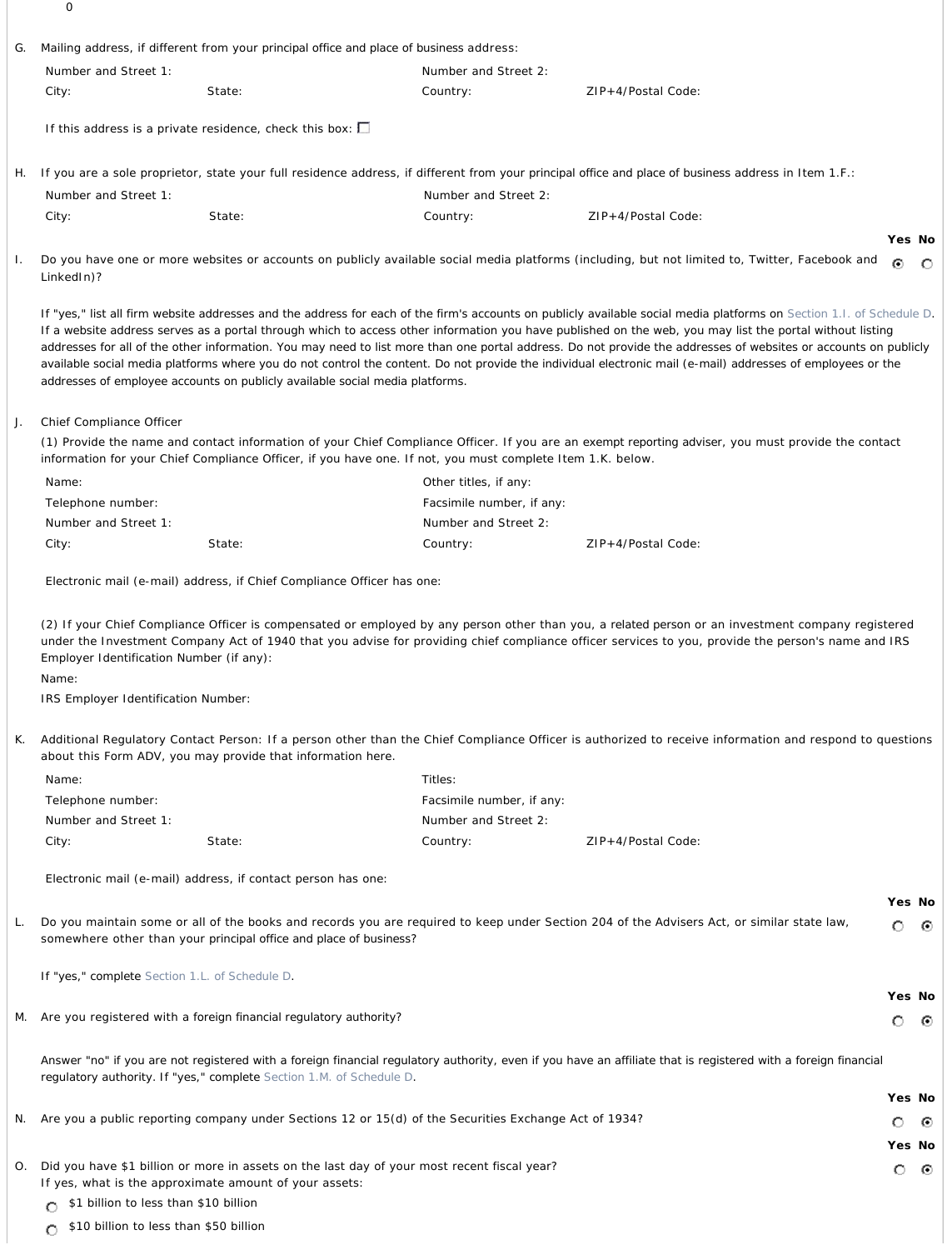*For purposes of Item 1.O. only, "assets" refers to your total assets, rather than the assets you manage on behalf of clients. Determine your total assets using the total assets shown on the balance sheet for your most recent fiscal year end.*

P. Provide your *Legal Entity Identifier* if you have one:

A *legal entity identifier* is a unique number that companies use to identify each other in the financial marketplace. You may not have a *legal entity identifier*.

**SECTION 1.B. Other Business Names**

No Information Filed

**SECTION 1.F. Other Offices**

No Information Filed

#### **SECTION 1.I. Website Addresses**

List your website addresses, including addresses for accounts on publicly available social media platforms where you control the content (including, but not limited to, Twitter, Facebook and/or LinkedIn). You must complete a separate Schedule D Section 1.I. for each website or account on a publicly available social media platform.

Address of Website/Account on Publicly Available Social Media Platform: https://weberglobal.com

Address of Website/Account on Publicly Available Social Media Platform: HTTPS://WEBERGLOBALMANAGEMENT.COM

Address of Website/Account on Publicly Available Social Media Platform: https://www.linkedin.com/company/weber-global-management?

**SECTION 1.L. Location of Books and Records**

No Information Filed

**SECTION 1.M. Registration with Foreign Financial Regulatory Authorities**

No Information Filed

### **Item 2 SEC Registration/Reporting**

Responses to this Item help us (and you) determine whether you are eligible to register with the SEC. Complete this Item 2.A. only if you are applying for SEC registration or submitting an *annual updating amendment* to your SEC registration. If you are filing an *umbrella registration*, the information in Item 2 should be provided for the *filing adviser* only.

A. To register (or remain registered) with the SEC, you must check **at least one** of the Items 2.A.(1) through 2.A.(12), below. If you are submitting an *annual updating amendment* to your SEC registration and you are no longer eligible to register with the SEC, check Item 2.A.(13). Part 1A Instruction 2 provides information to help you determine whether you may affirmatively respond to each of these items. You (the adviser):

(1) are a **large advisory firm** that either:

(a) has regulatory assets under management of \$100 million (in U.S. dollars) or more; or

- (b) has regulatory assets under management of \$90 million (in U.S. dollars) or more at the time of filing its most recent *annual updating amendment* and is registered with the SEC;
- (2) are a **mid-sized advisory firm** that has regulatory assets under management of \$25 million (in U.S. dollars) or more but less than \$100 million (in U.S. dollars) and you are either: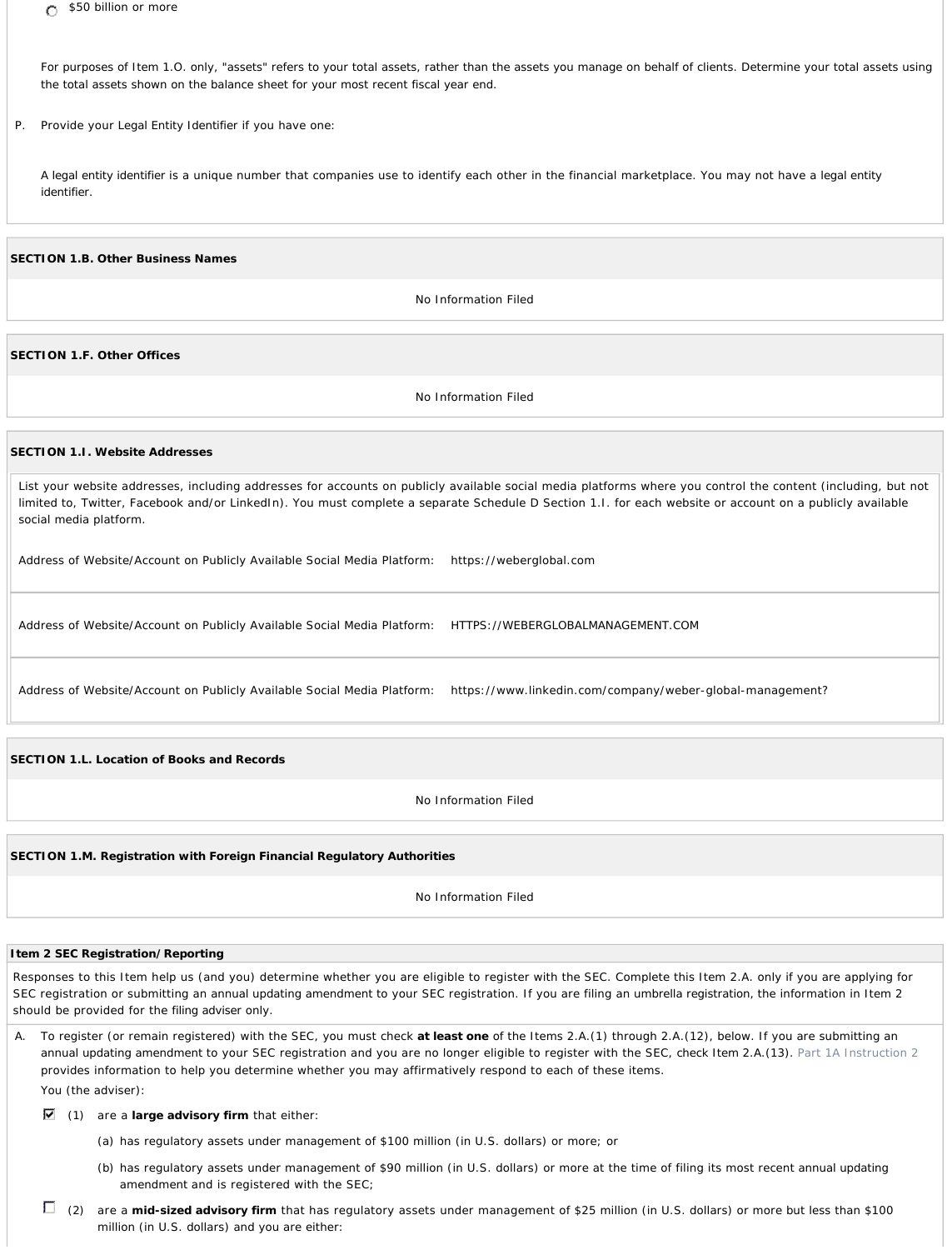- (a) not required to be registered as an adviser with the *state securities authority* of the state where you maintain your *principal office and place of business*; or
- (b) not subject to examination by the *state securities authority* of the state where you maintain your *principal office and place of business*;

*Click HERE for a list of states in which an investment adviser, if registered, would not be subject to examination by the state securities authority.*

(3) Reserved

- Г (4) have your *principal office and place of business* **outside the United States**;
- П (5) are **an investment adviser (or subadviser) to an investment company** registered under the Investment Company Act of 1940;
- Г (6) are **an investment adviser to a company which has elected to be a business development company** pursuant to section 54 of the Investment Company Act of 1940 and has not withdrawn the election, and you have at least \$25 million of regulatory assets under management;
- Г (7) are a **pension consultant** with respect to assets of plans having an aggregate value of at least \$200,000,000 that qualifies for the exemption in rule 203A-2(a);
- П (8) are a **related adviser** under rule 203A-2(b) that *controls*, is *controlled* by, or is under common *control* with, an investment adviser that is registered with the SEC, and your *principal office and place of business* is the same as the registered adviser;

*If you check this box, complete Section 2.A.(8) of Schedule D.*

П (9) are an **adviser** relying on rule 203A-2(c) because you **expect to be eligible for SEC registration within 120 days;**

*If you check this box, complete Section 2.A.(9) of Schedule D.*

П (10) are a **multi-state adviser** that is required to register in 15 or more states and is relying on rule 203A-2(d);

*If you check this box, complete Section 2.A.(10) of Schedule D.*

- П (11) are an **Internet adviser** relying on rule 203A-2(e);
- П (12) have **received an SEC order** exempting you from the prohibition against registration with the SEC;

*If you check this box, complete Section 2.A.(12) of Schedule D.*

П (13) are **no longer eligible** to remain registered with the SEC.

### *State Securities Authority Notice Filings* **and State Reporting by** *Exempt Reporting Advisers*

C. Under state laws, SEC-registered advisers may be required to provide to *state securities authorities* a copy of the Form ADV and any amendments they file with the SEC. These are called *notice filings*. In addition, *exempt reporting advisers* may be required to provide *state securities authorities* with a copy of reports and any amendments they file with the SEC. If this is an initial application or report, check the box(es) next to the state(s) that you would like to receive notice of this and all subsequent filings or reports you submit to the SEC. If this is an amendment to direct your *notice filings* or reports to additional state(s), check the box(es) next to the state(s) that you would like to receive notice of this and all subsequent filings or reports you submit to the SEC. If this is an amendment to your registration to stop your *notice filings* or reports from going to state(s) that currently receive them, uncheck the box(es) next to those state(s).

Jurisdictions  $\Box$  AL  $\Box$  AK  $\Box$  AZ  $\Box$  AR  $\triangledown$  CA  $\Box$  co  $\Box$  CT  $\square$  DE  $\Box$  DC FL  $\Box$  GA  $\Box$  GU  $\Box$  HI  $\Box$  ID  $\Box$  IL  $\overline{\triangledown}$  IN  $\Box$ IA  $\Box$  KS  $\Box$  KY **V** LA  $\Box$  ME **D** MD  $\square$  MA  $\overline{\mathbf{v}}$  MI **V** MN  $\square$  MS  $\square$  MO  $\Box$  MT  $\overline{v}$  NE  $\square$  NV  $\overline{\triangledown}$  nh  $\Box$  NJ  $\Box$  NM  $\overline{\triangledown}$  NY  $\square$  NC  $\Box$  ND  $\Box$  OH  $\Box$  OK **⊽** OR  $\Box$  PA  $\Box$  PR  $\Box$  RI  $\square$  sc  $\square$  SD  $\Box$  TN  $\overline{\mathbf{v}}$  tx प्य  $\Box$  vt  $\Box$  vi **D** VA **⊽** wa **L** WV WI **D** WY

*If you are amending your registration to stop your notice filings or reports from going to a state that currently receives them and you do not want to pay that state's notice filing or report filing fee for the coming year, your amendment must be filed before the end of the year (December 31).*

#### **SECTION 2.A.(8) Related Adviser**

If you are relying on the exemption in rule 203A-2(b) from the prohibition on registration because you *control*, are *controlled* by, or are under common *control* with an investment adviser that is registered with the SEC and your *principal office and place of business* is the same as that of the registered adviser, provide the following information: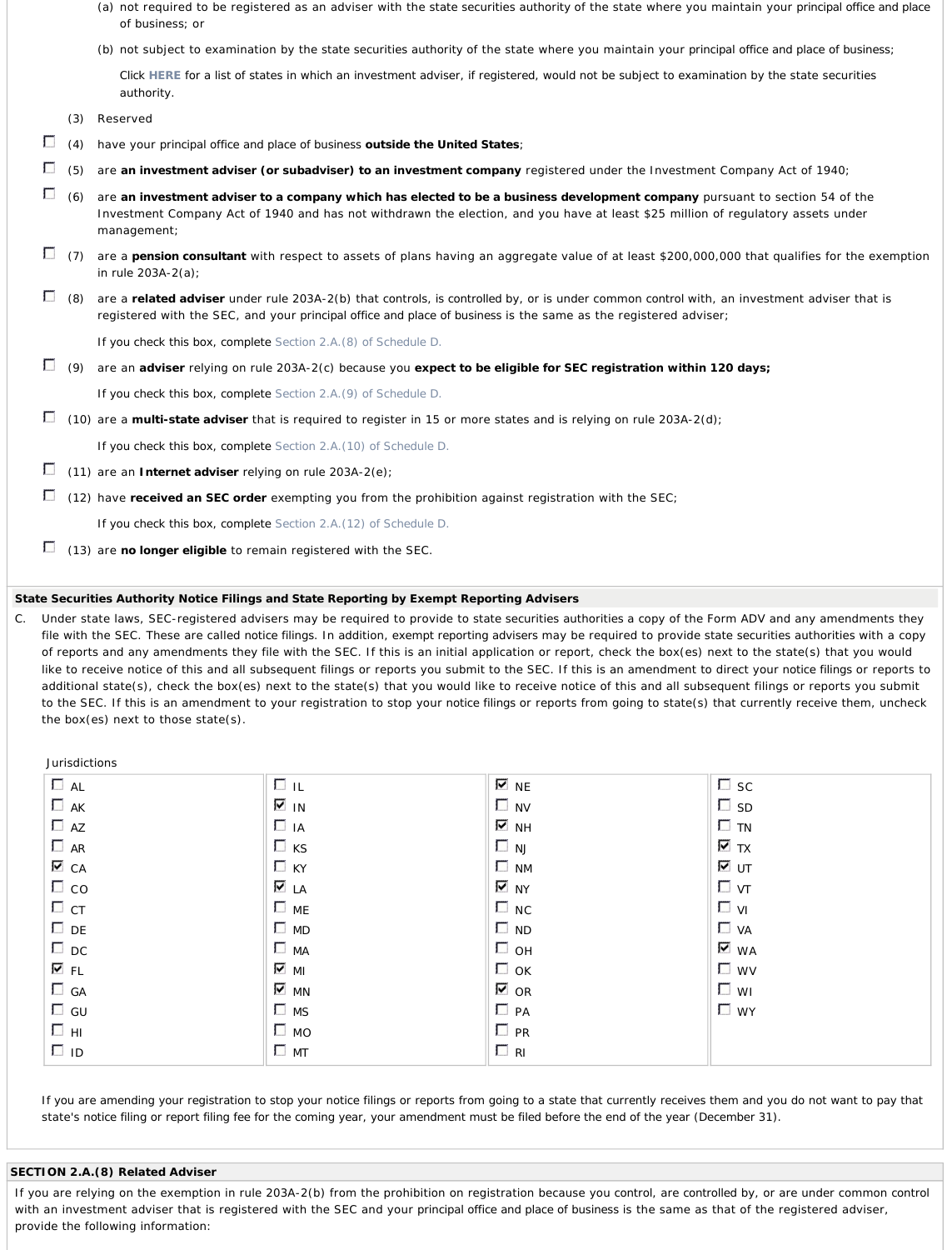Name of Registered Investment Adviser

*CRD* Number of Registered Investment Adviser

SEC Number of Registered Investment Adviser

# **SECTION 2.A.(9) Investment Adviser Expecting to be Eligible for Commission Registration within 120 Days**

If you are relying on rule 203A-2(c), the exemption from the prohibition on registration available to an adviser that expects to be eligible for SEC registration within 120 days, you are required to make certain representations about your eligibility for SEC registration. By checking the appropriate boxes, you will be deemed to have made the required representations. You must make both of these representations:

- I am not registered or required to be registered with the SEC or a *state securities authority* and I have a reasonable expectation that I will be eligible to register with the SEC within 120 days after the date my registration with the SEC becomes effective.
- I undertake to withdraw from SEC registration if, on the 120th day after my registration with the SEC becomes effective, I would be prohibited by Section 203A(a) of the Advisers Act from registering with the SEC.

#### **SECTION 2.A.(10) Multi-State Adviser**

If you are relying on rule 203A-2(d), the multi-state adviser exemption from the prohibition on registration, you are required to make certain representations about your eligibility for SEC registration. By checking the appropriate boxes, you will be deemed to have made the required representations.

If you are applying for registration as an investment adviser with the SEC, you must make both of these representations:

- I have reviewed the applicable state and federal laws and have concluded that I am required by the laws of 15 or more states to register as an investment adviser with the *state securities authorities* in those states.
- I undertake to withdraw from SEC registration if I file an amendment to this registration indicating that I would be required by the laws of fewer than 15 states to register as an investment adviser with the *state securities authorities* of those states.

If you are submitting your *annual updating amendment*, you must make this representation:

Within 90 days prior to the date of filing this amendment, I have reviewed the applicable state and federal laws and have concluded that I am required by the laws of at least 15 states to register as an investment adviser with the *state securities authorities* in those states.

### **SECTION 2.A.(12) SEC Exemptive** *Order*

If you are relying upon an SEC *order* exempting you from the prohibition on registration, provide the following information:

Application Number:

803-

-

Date of *order*:

### **Item 3 Form of Organization**

If you are filing an *umbrella registration*, the information in Item 3 should be provided for the *filing adviser* only.

- A. How are you organized?
	- **C** Corporation
	- **Sole Proprietorship**
	- **C** Limited Liability Partnership (LLP)
	- **Partnership**
	- Limited Liability Company (LLC)  $\circ$
	- Limited Partnership (LP)  $\circ$
	- Other (specify):  $\circ$

*If you are changing your response to this Item, see Part 1A Instruction 4.*

- In what month does your fiscal year end each year? DECEMBER
- C. Under the laws of what state or country are you organized? State Country Wyoming United States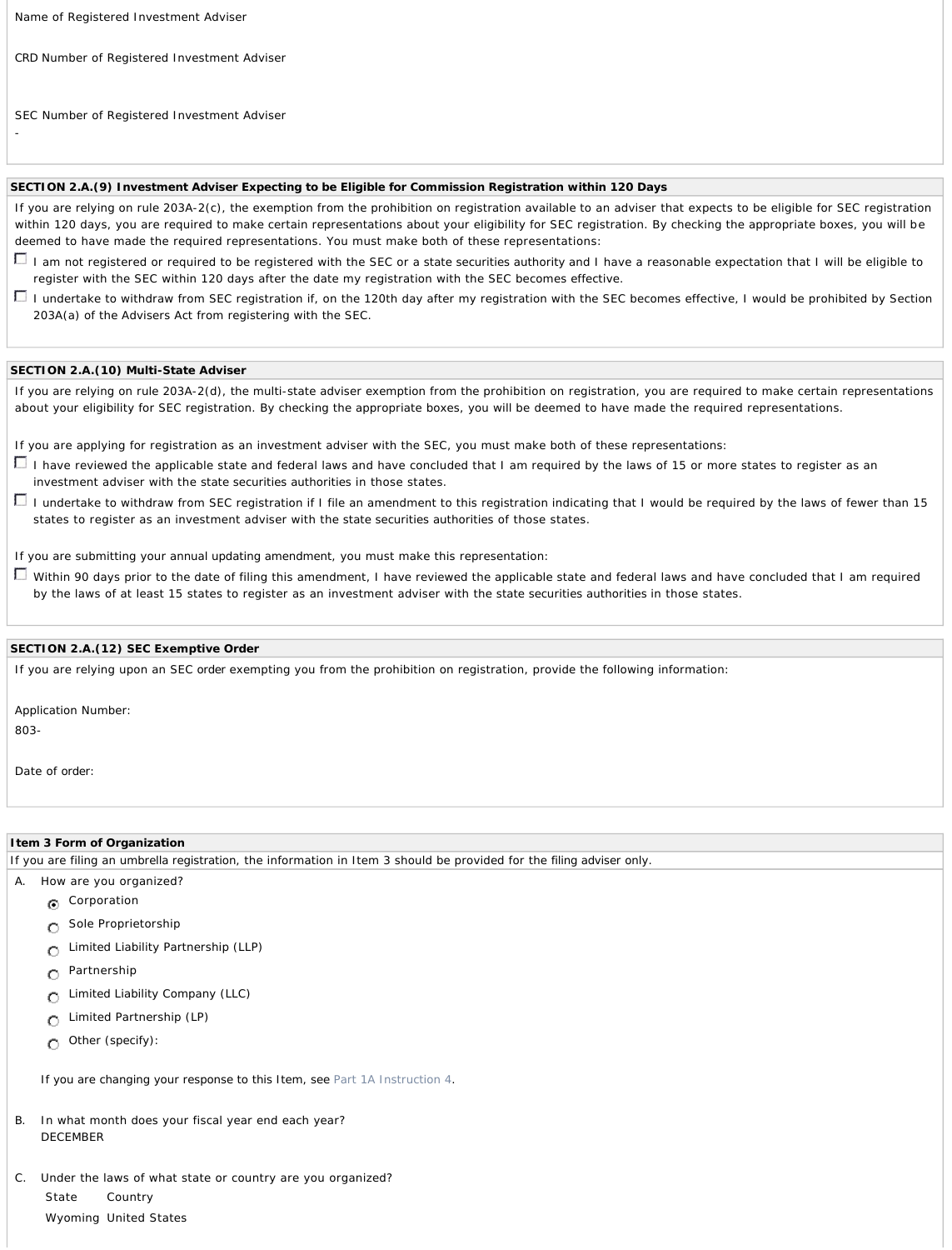*If you are a partnership, provide the name of the state or country under whose laws your partnership was formed. If you are a sole proprietor, provide the name of the state or country where you reside.* 

*If you are changing your response to this Item, see Part 1A Instruction 4.* 

|  | I tem 4 Successions |
|--|---------------------|
|--|---------------------|

A. Are you, at the time of this filing, succeeding to the business of a registered investment adviser, including, for example, a change of your О structure or legal status (e.g., form of organization or state of incorporation)?

**Yes No**

 $\odot$ 

*If "yes", complete Item 4.B. and Section 4 of Schedule D.*

B. Date of Succession: (MM/DD/YYYY)

*If you have already reported this succession on a previous Form ADV filing, do not report the succession again. Instead, check "No." See Part 1A Instruction 4.*

#### **SECTION 4 Successions**

No Information Filed

#### **Item 5 Information About Your Advisory Business - Employees, Clients, and Compensation**

Responses to this Item help us understand your business, assist us in preparing for on-site examinations, and provide us with data we use when making regulatory policy. Part 1A Instruction 5.a. provides additional guidance to newly formed advisers for completing this Item 5.

*Employees*

| If you are organized as a sole proprietorship, include yourself as an employee in your responses to Item 5.A. and Items 5.B.(1), (2), (3), (4), and (5). If an |  |
|----------------------------------------------------------------------------------------------------------------------------------------------------------------|--|
| employee performs more than one function, you should count that employee in each of your responses to Items 5.B.(1), (2), (3), (4), and (5).                   |  |

- A. Approximately how many *employees* do you have? Include full- and part-time *employees* but do not include any clerical workers. 2
- B. (1) Approximately how many of the *employees* reported in 5.A. perform investment advisory functions (including research)?
	- 2
	- (2) Approximately how many of the *employees* reported in 5.A. are registered representatives of a broker-dealer?
		-

0

- (3) Approximately how many of the *employees* reported in 5.A. are registered with one or more *state securities authorities* as *investment adviser representatives*?
	- $\mathcal{L}$
- (4) Approximately how many of the *employees* reported in 5.A. are registered with one or more *state securities authorities* as *investment adviser representatives* for an investment adviser other than you?
	- $\Omega$
- (5) Approximately how many of the *employees* reported in 5.A. are licensed agents of an insurance company or agency?  $\Omega$
- (6) Approximately how many firms or other *persons* solicit advisory *clients* on your behalf?  $\Omega$

In your response to Item 5.B.(6), do not count any of your employees and count a firm only once - do not count each of the firm's employees that solicit on *your behalf.*

#### *Clients*

*In your responses to Items 5.C. and 5.D. do not include as "clients" the investors in a private fund you advise, unless you have a separate advisory relationship with those investors.*

- C. (1) To approximately how many *clients* for whom you do not have regulatory assets under management did you provide investment advisory services during your most recently completed fiscal year?
	- 0
	- (2) Approximately what percentage of your *clients* are non-*United States persons*?
		- 9%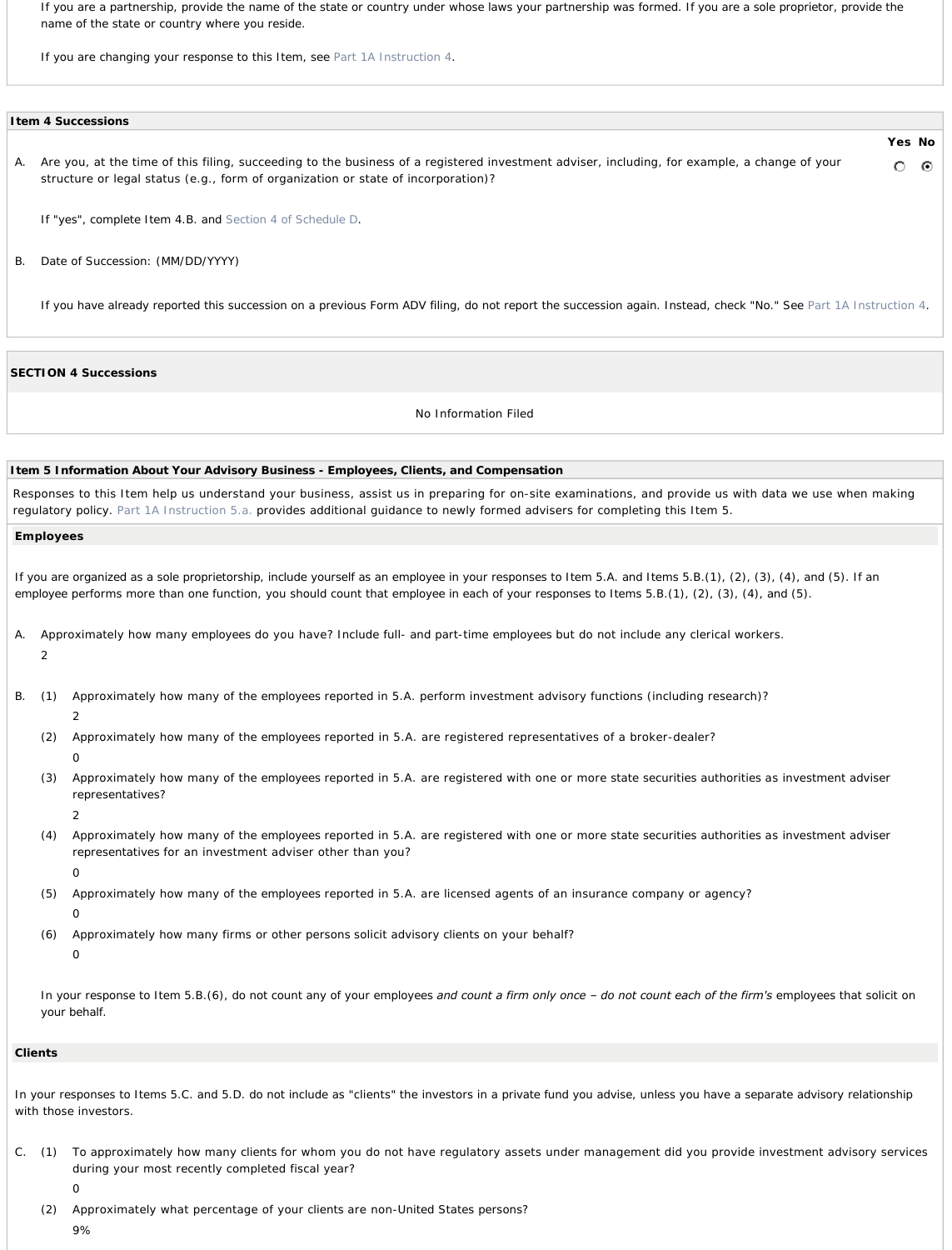D. *For purposes of this Item 5.D., the category "individuals" includes trusts, estates, and 401(k) plans and IRAs of individuals and their family members, but does not include businesses organized as sole proprietorships.*

*The category "business development companies" consists of companies that have made an election pursuant to section 54 of the Investment Company Act of 1940. Unless you provide advisory services pursuant to an investment advisory contract to an investment company registered under the Investment Company Act of 1940, do not answer (1)(d) or (3)(d) below.*

Indicate the approximate number of your *clients* and amount of your total regulatory assets under management (reported in Item 5.F. below) attributable to each of the following type of *client*. If you have fewer than 5 *clients* in a particular category (other than (d), (e), and (f)) you may check Item 5.D.(2) rather than respond to Item 5.D.(1).

The aggregate amount of regulatory assets under management reported in Item 5.D.(3) should equal the total amount of regulatory assets under management reported in Item 5.F.(2)(c) below.

If a *client* fits into more than one category, select one category that most accurately represents the *client* to avoid double counting *clients* and assets. If you advise a registered investment company, business development company, or pooled investment vehicle, report those assets in categories (d), (e), and (f) as applicable.

| Type of Client                                                                                         | (1) Number of<br>Client(s) | (2) Fewer than<br>5 Clients | (3) Amount of Regulatory Assets<br>under Management |
|--------------------------------------------------------------------------------------------------------|----------------------------|-----------------------------|-----------------------------------------------------|
| (a) Individuals (other than high net worth individuals)                                                | 23                         | г                           | \$9,775,592                                         |
| (b) High net worth individuals                                                                         | 167                        | $\Box$                      | \$92,327,022                                        |
| (c) Banking or thrift institutions                                                                     | $\Omega$                   | Г                           | \$0                                                 |
| (d) Investment companies                                                                               | 0                          |                             | \$0                                                 |
| (e) Business development companies                                                                     | $\Omega$                   |                             | \$0                                                 |
| (f) Pooled investment vehicles (other than investment companies and<br>business development companies) | $\circ$                    |                             | \$0                                                 |
| (g) Pension and profit sharing plans (but not the plan participants or<br>government pension plans)    |                            | ⊽                           | \$3,721,711                                         |
| (h) Charitable organizations                                                                           |                            | ⊽                           | \$88,761                                            |
| (i) State or municipal <i>government entities</i> (including government pension<br>plans)              | $\Omega$                   | П                           | \$0                                                 |
| (j) Other investment advisers                                                                          | $\circ$                    | П                           | \$0                                                 |
| (k) Insurance companies                                                                                | 0                          | п                           | \$0                                                 |
| (I) Sovereign wealth funds and foreign official institutions                                           | $\circ$                    | П                           | \$0                                                 |
| (m) Corporations or other businesses not listed above                                                  | $\overline{7}$             | Г                           | \$10,704,602                                        |
| (n) Other:                                                                                             | $\Omega$                   | П                           | \$0                                                 |

### **Compensation Arrangements**

E. You are compensated for your investment advisory services by (check all that apply):

- $\triangledown$  (1) A percentage of assets under your management
- Г (2) Hourly charges
- Г (3) Subscription fees (for a newsletter or periodical)
- Г (4) Fixed fees (other than subscription fees)
- г (5) Commissions
- П (6) *Performance-based fees*
- (7) Other (specify):

|    | Item 5 Information About Your Advisory Business - Regulatory Assets Under Management                      |                    |         |                                                                                                                                               |   |        |
|----|-----------------------------------------------------------------------------------------------------------|--------------------|---------|-----------------------------------------------------------------------------------------------------------------------------------------------|---|--------|
|    | <b>Regulatory Assets Under Management</b>                                                                 |                    |         |                                                                                                                                               |   |        |
|    |                                                                                                           |                    |         |                                                                                                                                               |   | Yes No |
| E. | Do you provide continuous and regular supervisory or management services to securities portfolios?<br>(1) |                    |         |                                                                                                                                               | ⊙ | - 0    |
|    | (2) If yes, what is the amount of your regulatory assets under management and total number of accounts?   |                    |         |                                                                                                                                               |   |        |
|    |                                                                                                           | U.S. Dollar Amount |         | <b>Total Number of Accounts</b>                                                                                                               |   |        |
|    | Discretionary:                                                                                            | (a) $$116,617,688$ |         | $(d)$ 286                                                                                                                                     |   |        |
|    | Non-Discretionary:                                                                                        | (b) $$0$           | $(e)$ 0 |                                                                                                                                               |   |        |
|    | Total:                                                                                                    | (c) $$116,617,688$ | (f)     | 286                                                                                                                                           |   |        |
|    |                                                                                                           |                    |         |                                                                                                                                               |   |        |
|    |                                                                                                           |                    |         | Part 1A Instruction 5.b. explains how to calculate your regulatory assets under management. You must follow these instructions carefully when |   |        |
|    | completing this I tem.                                                                                    |                    |         |                                                                                                                                               |   |        |

(3) What is the approximate amount of your total regulatory assets under management (reported in Item 5.F.(2)(c) above) attributable to *clients* who are non-*United States persons*?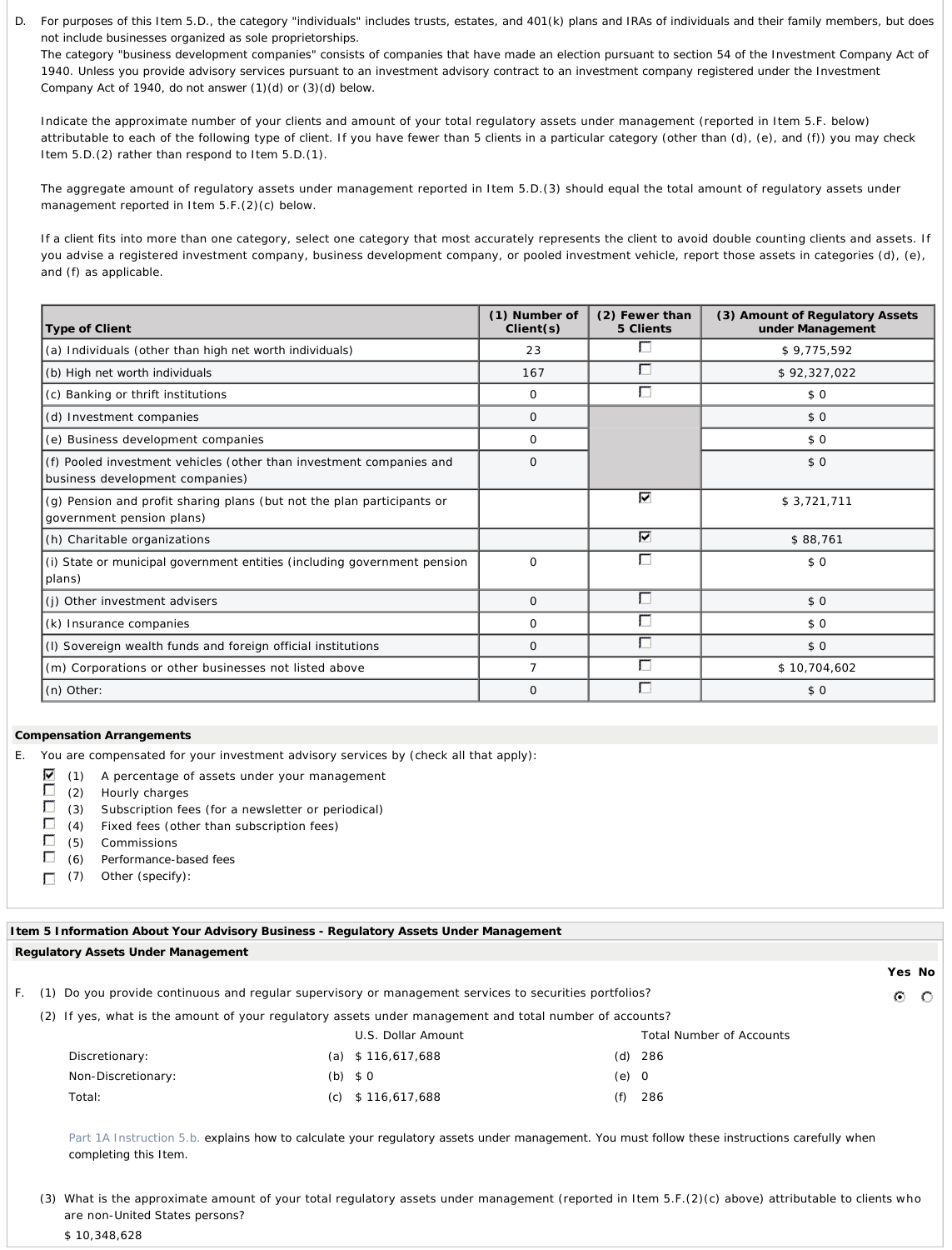## **Item 5 Information About Your Advisory Business - Advisory Activities**

# **Advisory Activities**

- G. What type(s) of advisory services do you provide? Check all that apply.
	- Г (1) Financial planning services
	- ⊽ (2) Portfolio management for individuals and/or small businesses<br>
	(3) Portfolio management for investment companies (as well as "
	- Portfolio management for investment companies (as well as "business development companies" that have made an election pursuant to section 54 of the Investment Company Act of 1940)
	- П (4) Portfolio management for pooled investment vehicles (other than investment companies)
	- ⊽ (5) Portfolio management for businesses (other than small businesses) or institutional *clients* (other than registered investment companies and other pooled investment vehicles)
	- Г (6) Pension consulting services
	- Г (7) Selection of other advisers (including *private fund* managers)
	- П (8) Publication of periodicals or newsletters
	- Г (9) Security ratings or pricing services
	- $\Box$ (10) Market timing services
	- П (11) Educational seminars/workshops
	- (12) Other(specify): П

*Do not check Item 5.G.(3) unless you provide advisory services pursuant to an investment advisory contract to an investment company registered under the Investment Company Act of 1940, including as a subadviser. If you check Item 5.G.(3), report the 811 or 814 number of the investment company or investment companies to which you provide advice in Section 5.G.(3) of Schedule D.* 

- H. If you provide financial planning services, to how many *clients* did you provide these services during your last fiscal year?
	- $\odot$   $\odot$
	- $0^{-1 10}$
	- 11 25  $\circ$
	- 26 50 O
	- 51 100 O
	- 101 250 O
	- 251 500 ◠
	- More than 500 O

If more than 500, how many? (round to the nearest 500)

*In your responses to this Item 5.H., do not include as "clients" the investors in a private fund you advise, unless you have a separate advisory relationship with those investors.* 

|                                                                                                                                        | Yes No |    |
|----------------------------------------------------------------------------------------------------------------------------------------|--------|----|
| I. (1) Do you participate in a wrap fee program?                                                                                       |        | േര |
| (2) If you participate in a wrap fee program, what is the amount of your regulatory assets under management attributable to acting as: |        |    |
| (a) sponsor to a wrap fee program                                                                                                      |        |    |
|                                                                                                                                        |        |    |

- (b) portfolio manager for a *wrap fee program*?
- (c) *sponsor* to and portfolio manager for the same *wrap fee program*?

 $$\mathfrak{P}$$ 

\$

*If you report an amount in Item 5.I.(2)(c), do not report that amount in Item 5.I.(2)(a) or Item 5.I.(2)(b).* 

*If you are a portfolio manager for a wrap fee program, list the names of the programs, their sponsors and related information in Section 5.I.(2) of Schedule D.* 

*If your involvement in a wrap fee program is limited to recommending wrap fee programs to your clients, or you advise a mutual fund that is offered through a wrap fee program, do not check Item 5.I.(1) or enter any amounts in response to Item 5.I.(2).* 

|                                                                                                                                                                                   | Yes No  |     |  |
|-----------------------------------------------------------------------------------------------------------------------------------------------------------------------------------|---------|-----|--|
| (1) In response to Item 4.B. of Part 2A of Form ADV, do you indicate that you provide investment advice only with respect to limited types of<br>investments?                     | $\circ$ | ⊙   |  |
| (2) Do you report client assets in Item 4.E. of Part 2A that are computed using a different method than the method used to compute your<br>regulatory assets under management?    | o       | - 0 |  |
| K. Separately Managed Account Clients                                                                                                                                             | Yes No  |     |  |
| (1) Do you have regulatory assets under management attributable to <i>clients</i> other than those listed in Item 5.D.(3)(d)-(f) (separately<br>managed account <i>clients</i> )? | $\odot$ | - 0 |  |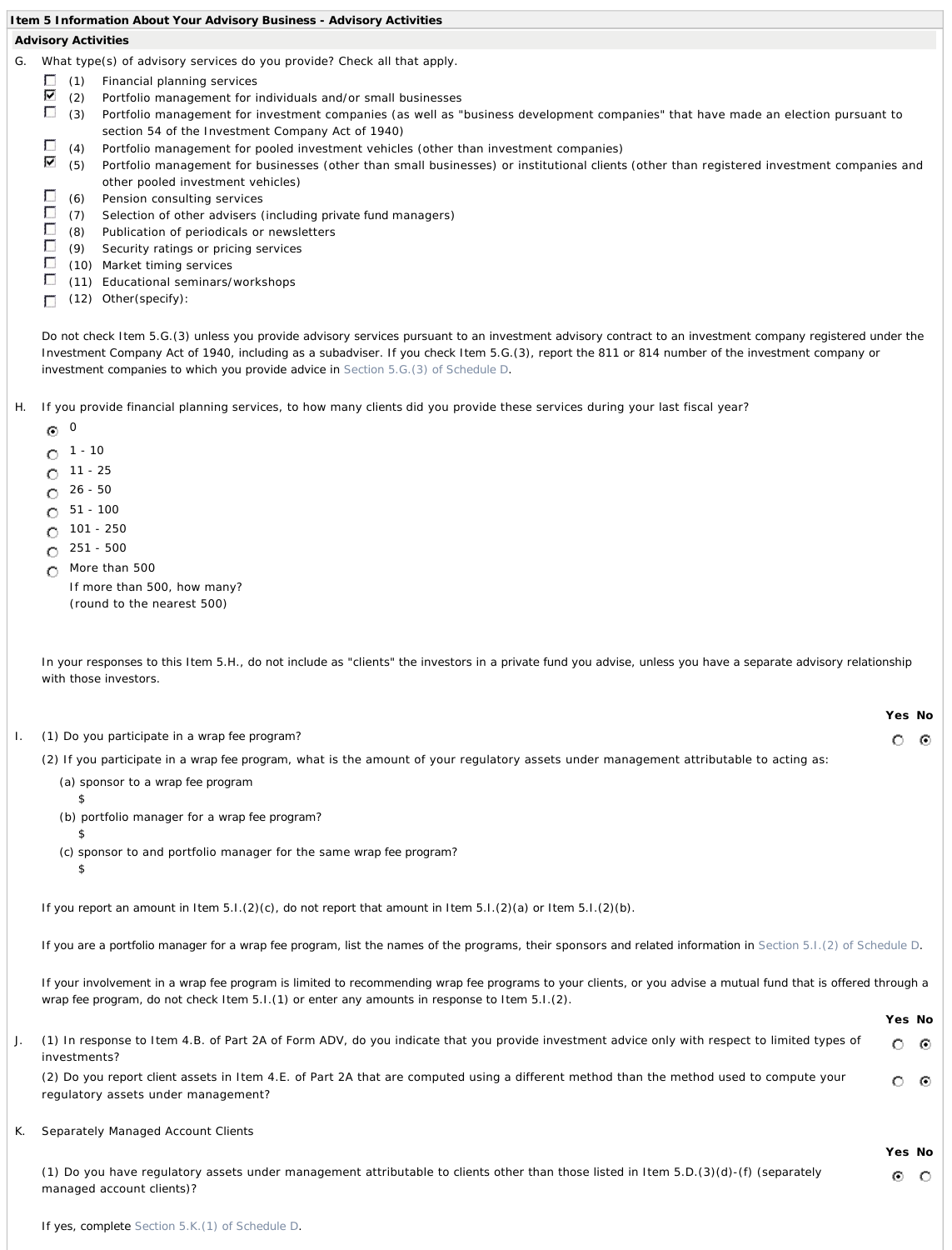| (2) Do you engage in borrowing transactions on behalf of any of the separately managed account clients that you advise?<br>If yes, complete Section 5.K. (2) of Schedule D.                                                        | ⊙       | $\circ$ |
|------------------------------------------------------------------------------------------------------------------------------------------------------------------------------------------------------------------------------------|---------|---------|
| (3) Do you engage in derivative transactions on behalf of any of the separately managed account clients that you advise?<br>If yes, complete Section 5.K. (2) of Schedule D.                                                       | $\circ$ | ⊙       |
| (4) After subtracting the amounts in Item 5.D.(3)(d)-(f) above from your total regulatory assets under management, does any custodian hold<br>ten percent or more of this remaining amount of regulatory assets under management?  | $\odot$ | $\circ$ |
| If yes, complete Section 5.K. (3) of Schedule D for each custodian.                                                                                                                                                                |         |         |
| <b>Marketing Activities</b>                                                                                                                                                                                                        | Yes No  |         |
| (1) Do any of your advertisements include:                                                                                                                                                                                         |         |         |
| (a) Performance results?                                                                                                                                                                                                           | $\circ$ | ⊙       |
| (b) A reference to specific investment advice provided by you (as that phrase is used in rule $206(4)$ -1(a)(5))?                                                                                                                  | O       | ⊙       |
| (c) Testimonials (other than those that satisfy rule 206(4)-1(b)(4)(ii))?                                                                                                                                                          | $\circ$ | ⊙       |
| (d) Endorsements (other than those that satisfy rule $206(4) - 1(b)(4)(ii)$ ?                                                                                                                                                      | $\circ$ | ⊙       |
| (e) Third-party ratings?                                                                                                                                                                                                           | $\circ$ | -⊙      |
| (2) If you answer "yes" to L(1)(c), (d), or (e) above, do you pay or otherwise provide cash or non-cash compensation, directly or indirectly, in<br>connection with the use of testimonials, endorsements, or third-party ratings? | $\circ$ | - 0     |
| (3) Do any of your advertisements include hypothetical performance?                                                                                                                                                                | O       | ⊙       |
| (4) Do any of your advertisements include predecessor performance?                                                                                                                                                                 |         | ⊙       |
|                                                                                                                                                                                                                                    |         |         |

**SECTION 5.G.(3) Advisers to Registered Investment Companies and Business Development Companies**

No Information Filed

**SECTION 5.I.(2)** *Wrap Fee Programs*

No Information Filed

#### **SECTION 5.K.(1) Separately Managed Accounts**

After subtracting the amounts reported in Item 5.D.(3)(d)-(f) from your total regulatory assets under management, indicate the approximate percentage of this remaining amount attributable to each of the following categories of assets. If the remaining amount is at least \$10 billion in regulatory assets under management, complete Question (a). If the remaining amount is less than \$10 billion in regulatory assets under management, complete Question (b).

Any regulatory assets under management reported in Item 5.D.(3)(d), (e), and (f) should not be reported below.

If you are a subadviser to a separately managed account, you should only provide information with respect to the portion of the account that you subadvise.

End of year refers to the date used to calculate your regulatory assets under management for purposes of your *annual updating amendment* . Mid-year is the date six months before the end of year date. Each column should add up to 100% and numbers should be rounded to the nearest percent.

Investments in derivatives, registered investment companies, business development companies, and pooled investment vehicles should be reported in those categories. Do not report those investments based on related or underlying portfolio assets. Cash equivalents include bank deposits, certificates of deposit, bankers' acceptances and similar bank instruments.

Some assets could be classified into more than one category or require discretion about which category applies. You may use your own internal methodologies and the conventions of your service providers in determining how to categorize assets, so long as the methodologies or conventions are consistently applied and consistent with information you report internally and to current and prospective clients. However, you should not double count assets, and your responses must be consistent with any instructions or other guidance relating to this Section.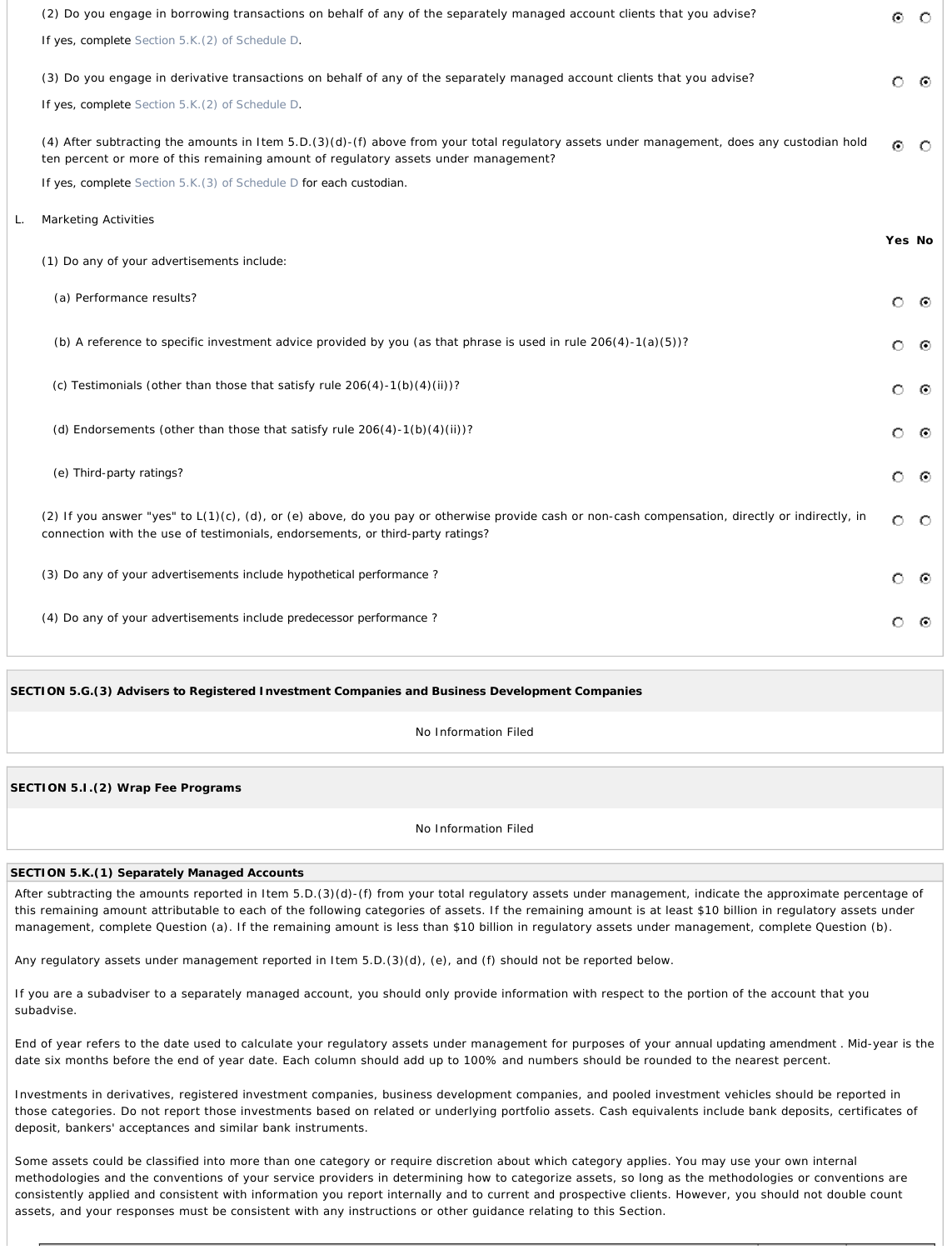|       | <b>Asset Type</b>                                                                                                                 | Mid-year | End of year |
|-------|-----------------------------------------------------------------------------------------------------------------------------------|----------|-------------|
| (i)   | Exchange-Traded Equity Securities                                                                                                 | %        | %           |
| (i)   | Non Exchange-Traded Equity Securities                                                                                             | %        | %           |
| (iii) | U.S. Government/Agency Bonds                                                                                                      | %        | %           |
| (iv)  | U.S. State and Local Bonds                                                                                                        | %        | %           |
| (v)   | Sovereign Bonds                                                                                                                   | %        | %           |
| (vi)  | Investment Grade Corporate Bonds                                                                                                  | %        | %           |
|       | (vii) Non-Investment Grade Corporate Bonds                                                                                        | %        | %           |
|       | (viii) Derivatives                                                                                                                | %        | %           |
| (ix)  | Securities Issued by Registered Investment Companies or Business Development Companies                                            | %        | %           |
| (x)   | Securities Issued by Pooled Investment Vehicles (other than Registered Investment Companies or Business<br>Development Companies) | %        | %           |
| (xi)  | Cash and Cash Equivalents                                                                                                         | %        | %           |
|       | (xii) Other                                                                                                                       | %        | %           |

Generally describe any assets included in "Other"

|       | <b>Asset Type</b>                                                                                                                 | End of year |
|-------|-----------------------------------------------------------------------------------------------------------------------------------|-------------|
| (i)   | <b>Exchange-Traded Equity Securities</b>                                                                                          | 92 %        |
| (ii)  | Non Exchange-Traded Equity Securities                                                                                             | $0\%$       |
| (iii) | U.S. Government/Agency Bonds                                                                                                      | $0\%$       |
| (iv)  | U.S. State and Local Bonds                                                                                                        | $0\%$       |
| (v)   | Sovereign Bonds                                                                                                                   | $0\%$       |
| (vi)  | Investment Grade Corporate Bonds                                                                                                  | $0\%$       |
|       | (vii) Non-Investment Grade Corporate Bonds                                                                                        | $0\%$       |
|       | (viii) Derivatives                                                                                                                | 5 %         |
| (ix)  | Securities Issued by Registered Investment Companies or Business Development Companies                                            | $0\%$       |
| (x)   | Securities Issued by Pooled Investment Vehicles (other than Registered Investment Companies or Business Development<br>Companies) | $0\%$       |
| (xi)  | Cash and Cash Equivalents                                                                                                         | 3%          |
|       | (xii) Other                                                                                                                       | $0\%$       |

### **SECTION 5.K.(2) Separately Managed Accounts - Use of** *Borrowings***and Derivatives**

**No information is required to be reported in this Section 5.K.(2) per the instructions of this Section 5.K.(2)**

If your regulatory assets under management attributable to separately managed accounts are at least \$10 billion, you should complete Question (a). If your regulatory assets under management attributable to separately managed accounts are at least \$500 million but less than \$10 billion, you should complete Question (b).

(a) In the table below, provide the following information regarding the separately managed accounts you advise. If you are a subadviser to a separately managed account, you should only provide information with respect to the portion of the account that you subadvise. End of year refers to the date used to calculate your regulatory assets under management for purposes of your *annual updating amendment*. Mid-year is the date six months before the end of year date.

In column 1, indicate the regulatory assets under management attributable to separately managed accounts associated with each level of gross notional exposure. For purposes of this table, the gross notional exposure of an account is the percentage obtained by dividing (i) the sum of (a) the dollar amount of any *borrowings* and (b) the *gross notional value* of all derivatives, by (ii) the regulatory assets under management of the account.

In column 2, provide the dollar amount of *borrowings* for the accounts included in column 1.

In column 3, provide aggregate *gross notional value* of derivatives divided by the aggregate regulatory assets under management of the accounts included in column 1 with respect to each category of derivatives specified in 3(a) through (f).

You may, but are not required to, complete the table with respect to any separately managed account with regulatory assets under management of less than \$10,000,000.

Any regulatory assets under management reported in Item 5.D.(3)(d), (e), and (f) should not be reported below.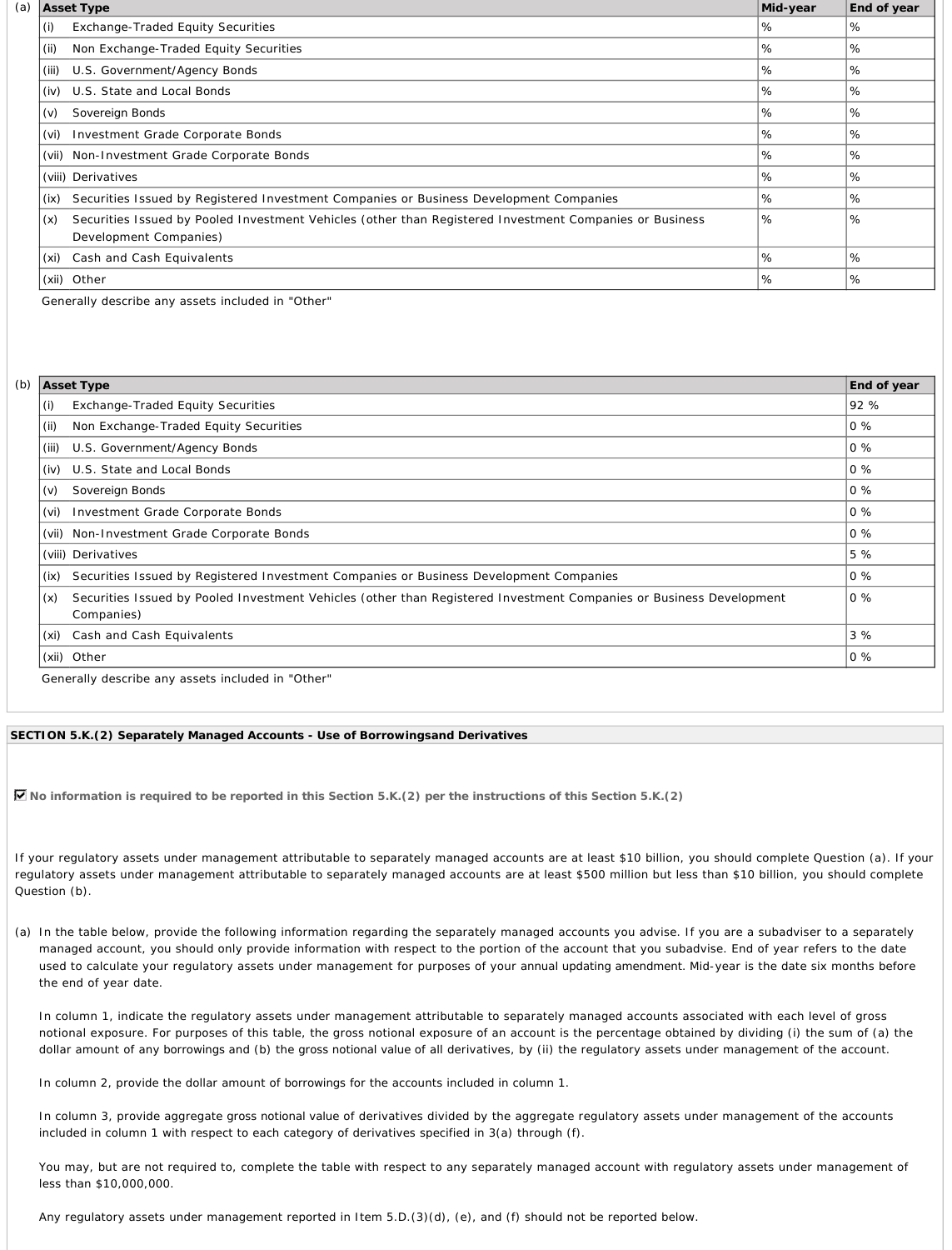| Gross Notional<br><b>Exposure</b> | (1) Regulatory Assets<br><b>Under Management</b> | (2)<br><b>Borrowings</b> | (3) Derivative Exposures           |                                       |              |                                         |                                                    |                         |
|-----------------------------------|--------------------------------------------------|--------------------------|------------------------------------|---------------------------------------|--------------|-----------------------------------------|----------------------------------------------------|-------------------------|
|                                   |                                                  |                          | (a) Interest<br>Rate<br>Derivative | (b) Foreign<br>Exchange<br>Derivative | $(c)$ Credit | (d) Equity $ $<br>Derivative Derivative | $\vert$ (e) <i>Commodity</i> $\vert$<br>Derivative | (f) Other<br>Derivative |
| Less than 10%                     |                                                  |                          | %                                  | %                                     | %            | $\%$                                    | %                                                  | %                       |
| $10 - 149%$                       |                                                  |                          | $\%$                               | %                                     | %            | $\%$                                    | $\%$                                               | %                       |
| 150% or more                      |                                                  |                          | %                                  | %                                     | %            | %                                       | %                                                  | %                       |

Optional: Use the space below to provide a narrative description of the strategies and/or manner in which *borrowings* and derivatives are used in the management of the separately managed accounts that you advise.

# (ii) End of Year

| <b>Gross Notional</b><br><b>Exposure</b> | (1) Regulatory Assets<br><b>Under Management</b> | (2)<br><b>Borrowings</b> |                                    |                                       | (3) Derivative Exposures     |                          |                                                    |                           |
|------------------------------------------|--------------------------------------------------|--------------------------|------------------------------------|---------------------------------------|------------------------------|--------------------------|----------------------------------------------------|---------------------------|
|                                          |                                                  |                          | (a) Interest<br>Rate<br>Derivative | (b) Foreign<br>Exchange<br>Derivative | $(c)$ Credit  <br>Derivative | (d) Equity<br>Derivative | $\vert$ (e) <i>Commodity</i> $\vert$<br>Derivative | $(f)$ Other<br>Derivative |
| Less than 10%                            |                                                  |                          | %                                  | %                                     | %                            | %                        | %                                                  | $\%$                      |
| 10-149%                                  |                                                  |                          | $\%$                               | %                                     | %                            | %                        | $\%$                                               | $\%$                      |
| 150% or more                             |                                                  |                          | %                                  | %                                     | %                            | $\%$                     | %                                                  | %                         |

Optional: Use the space below to provide a narrative description of the strategies and/or manner in which *borrowings* and derivatives are used in the management of the separately managed accounts that you advise.

(b) In the table below, provide the following information regarding the separately managed accounts you advise as of the date used to calculate your regulatory assets under management for purposes of your *annual updating amendment*. If you are a subadviser to a separately managed account, you should only provide information with respect to the portion of the account that you subadvise.

In column 1, indicate the regulatory assets under management attributable to separately managed accounts associated with each level of gross notional exposure. For purposes of this table, the gross notional exposure of an account is the percentage obtained by dividing (i) the sum of (a) the dollar amount of any *borrowings* and (b) the *gross notional value* of all derivatives, by (ii) the regulatory assets under management of the account.

In column 2, provide the dollar amount of *borrowings* for the accounts included in column 1.

You may, but are not required to, complete the table with respect to any separately managed accounts with regulatory assets under management of less than \$10,000,000.

Any regulatory assets under management reported in Item 5.D.(3)(d), (e), and (f) should not be reported below.

| <b>Gross Notional Exposure</b> | (1) Regulatory Assets Under Management | (2) Borrowings |
|--------------------------------|----------------------------------------|----------------|
| Less than 10%                  |                                        |                |
| $10 - 149%$                    |                                        |                |
| 150% or more                   |                                        |                |

Optional: Use the space below to provide a narrative description of the strategies and/or manner in which *borrowings* and derivatives are used in the management of the separately managed accounts that you advise.

# **SECTION 5.K.(3) Custodians for Separately Managed Accounts**

Complete a separate Schedule D Section 5.K.(3) for each custodian that holds ten percent or more of your aggregate separately managed account regulatory assets under management.

| (a) | Legal name of custodian:                                                                    |             |
|-----|---------------------------------------------------------------------------------------------|-------------|
|     | INTERACTIVE BROKERS LLC                                                                     |             |
| (b) | Primary business name of custodian:                                                         |             |
|     | INTERACTIVE BROKERS LLC                                                                     |             |
| (c) | The location(s) of the custodian's office(s) responsible for <i>custody</i> of the assets : |             |
|     | City:                                                                                       | State:      |
|     | GREENWICH                                                                                   | Connecticut |

Country: United States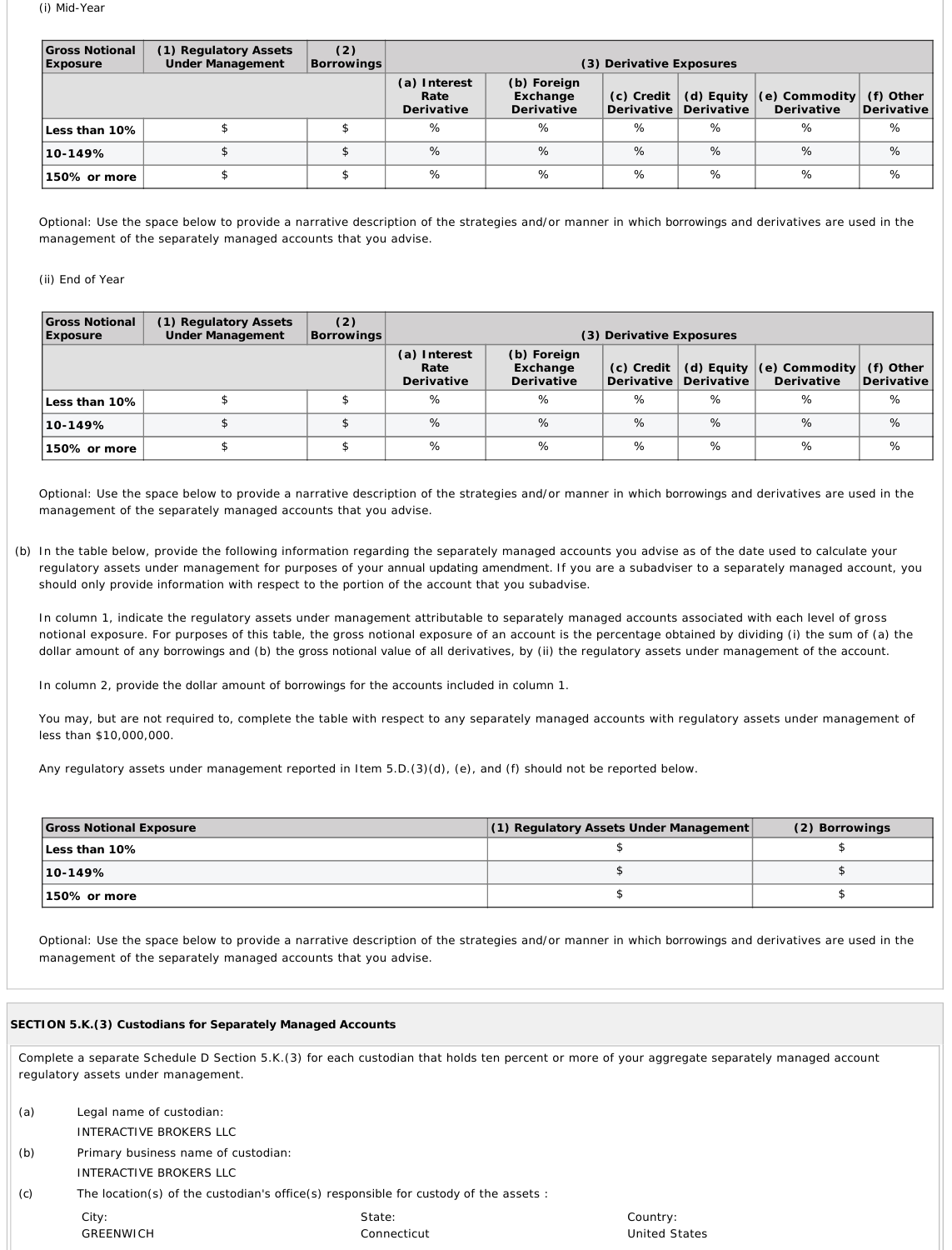|     |                                                                                      |          |                                                                                                                                                      | Yes No  |   |
|-----|--------------------------------------------------------------------------------------|----------|------------------------------------------------------------------------------------------------------------------------------------------------------|---------|---|
| (d) | Is the custodian a related person of your firm?                                      |          |                                                                                                                                                      | $\circ$ | ⊙ |
| (e) | If the custodian is a broker-dealer, provide its SEC registration number (if any)    |          |                                                                                                                                                      |         |   |
|     | $8 - 47257$                                                                          |          |                                                                                                                                                      |         |   |
| (f) | any)                                                                                 |          | If the custodian is not a broker-dealer, or is a broker-dealer but does not have an SEC registration number, provide its legal entity identifier (if |         |   |
| (g) |                                                                                      |          | What amount of your regulatory assets under management attributable to separately managed accounts is held at the custodian?                         |         |   |
|     | \$17,515,977                                                                         |          |                                                                                                                                                      |         |   |
|     |                                                                                      |          |                                                                                                                                                      |         |   |
|     |                                                                                      |          |                                                                                                                                                      |         |   |
| (a) | Legal name of custodian:                                                             |          |                                                                                                                                                      |         |   |
|     | TD AMERITRADE, INC.                                                                  |          |                                                                                                                                                      |         |   |
| (b) | Primary business name of custodian:                                                  |          |                                                                                                                                                      |         |   |
|     | TD AMERITRADE, INC.                                                                  |          |                                                                                                                                                      |         |   |
| (c) | The location(s) of the custodian's office(s) responsible for custody of the assets : |          |                                                                                                                                                      |         |   |
|     | City:                                                                                | State:   | Country:                                                                                                                                             |         |   |
|     | <b>OMAHA</b>                                                                         | Nebraska | <b>United States</b>                                                                                                                                 |         |   |
|     |                                                                                      |          |                                                                                                                                                      | Yes No  |   |
| (d) | Is the custodian a related person of your firm?                                      |          |                                                                                                                                                      | $\circ$ | ⊙ |
| (e) | If the custodian is a broker-dealer, provide its SEC registration number (if any)    |          |                                                                                                                                                      |         |   |
|     | 8 - 23395                                                                            |          |                                                                                                                                                      |         |   |
| (f) | any)                                                                                 |          | If the custodian is not a broker-dealer, or is a broker-dealer but does not have an SEC registration number, provide its legal entity identifier (if |         |   |
| (g) |                                                                                      |          | What amount of your regulatory assets under management attributable to separately managed accounts is held at the custodian?                         |         |   |
|     | \$99,101,711                                                                         |          |                                                                                                                                                      |         |   |
|     |                                                                                      |          |                                                                                                                                                      |         |   |

|    | I tem 6 Other Business Activities                        |                                                                                                                                                                                                                                                                                                                                                                                                                                                                                                                                                                                                                                                                                                                                                                                                 |        |         |  |  |
|----|----------------------------------------------------------|-------------------------------------------------------------------------------------------------------------------------------------------------------------------------------------------------------------------------------------------------------------------------------------------------------------------------------------------------------------------------------------------------------------------------------------------------------------------------------------------------------------------------------------------------------------------------------------------------------------------------------------------------------------------------------------------------------------------------------------------------------------------------------------------------|--------|---------|--|--|
|    |                                                          | In this Item, we request information about your firm's other business activities.                                                                                                                                                                                                                                                                                                                                                                                                                                                                                                                                                                                                                                                                                                               |        |         |  |  |
| А. | П<br>Г<br>Г<br>Г<br>Г<br>Г<br>Г<br>Г<br>г<br>Г<br>г<br>U | You are actively engaged in business as a (check all that apply):<br>(1)<br>broker-dealer (registered or unregistered)<br>(2)<br>registered representative of a broker-dealer<br>commodity pool operator or commodity trading advisor (whether registered or exempt from registration)<br>(3)<br>futures commission merchant<br>(4)<br>(5)<br>real estate broker, dealer, or agent<br>insurance broker or agent<br>(6)<br>bank (including a separately identifiable department or division of a bank)<br>(7)<br>(8)<br>trust company<br>registered municipal advisor<br>(9)<br>(10) registered security-based swap dealer<br>(11) major security-based swap participant<br>(12) accountant or accounting firm<br>(13) lawyer or law firm<br>(14) other financial product salesperson (specify): |        |         |  |  |
|    |                                                          | If you engage in other business using a name that is different from the names reported in Items 1.A. or 1.B.(1), complete Section 6.A. of Schedule D.                                                                                                                                                                                                                                                                                                                                                                                                                                                                                                                                                                                                                                           | Yes No |         |  |  |
| В. | (1)                                                      | Are you actively engaged in any other business not listed in Item 6.A. (other than giving investment advice)?                                                                                                                                                                                                                                                                                                                                                                                                                                                                                                                                                                                                                                                                                   | О      | ⊙       |  |  |
|    | (2)                                                      | If yes, is this other business your primary business?                                                                                                                                                                                                                                                                                                                                                                                                                                                                                                                                                                                                                                                                                                                                           | О      | $\circ$ |  |  |
|    |                                                          | If "yes," describe this other business on Section 6.B.(2) of Schedule D, and if you engage in this business under a different name, provide that name.                                                                                                                                                                                                                                                                                                                                                                                                                                                                                                                                                                                                                                          | Yes No |         |  |  |
|    | (3)                                                      | Do you sell products or provide services other than investment advice to your advisory clients?                                                                                                                                                                                                                                                                                                                                                                                                                                                                                                                                                                                                                                                                                                 | O      | ⊙       |  |  |
|    |                                                          | If "yes," describe this other business on Section 6.B.(3) of Schedule D, and if you engage in this business under a different name, provide that name.                                                                                                                                                                                                                                                                                                                                                                                                                                                                                                                                                                                                                                          |        |         |  |  |

| SECTION 6.A. Names of Your Other Businesses |  |  |
|---------------------------------------------|--|--|
|                                             |  |  |

No Information Filed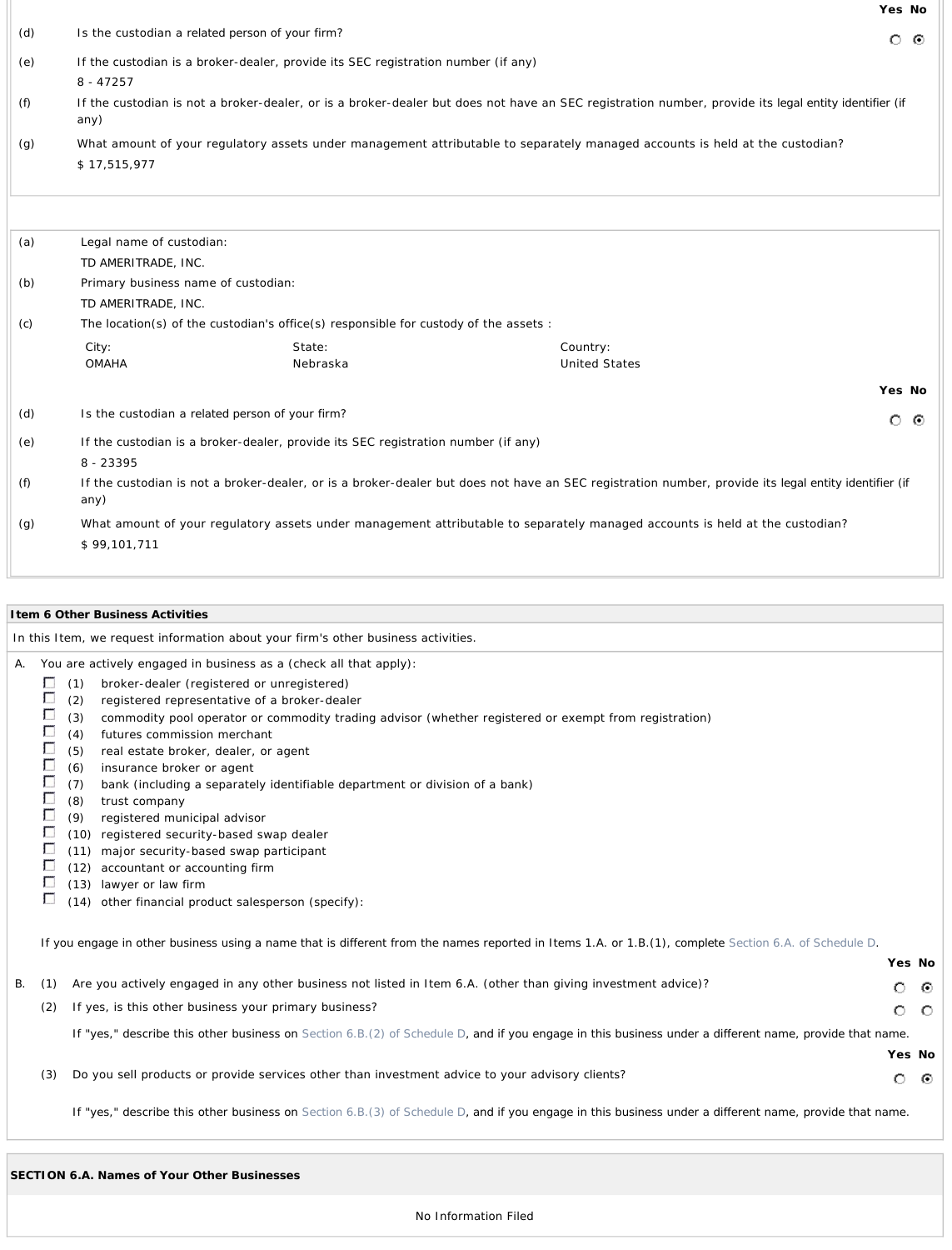#### **SECTION 6.B.(2) Description of Primary Business**

Describe your primary business (not your investment advisory business):

If you engage in that business under a different name, provide that name:

# **SECTION 6.B.(3) Description of Other Products and Services**

Describe other products or services you sell to your *client*. You may omit products and services that you listed in Section 6.B.(2) above.

If you engage in that business under a different name, provide that name:

# **Item 7 Financial Industry Affiliations**

In this Item, we request information about your financial industry affiliations and activities. This information identifies areas in which conflicts of interest may occur between you and your *clients*.

A. This part of Item 7 requires you to provide information about you and your *related persons*, including foreign affiliates. Your *related persons* are all of your *advisory affiliates* and any *person* that is under common *control* with you.

You have a *related person* that is a (check all that apply):

- П (1) broker-dealer, municipal securities dealer, or government securities broker or dealer (registered or unregistered)
- Г (2) other investment adviser (including financial planners)
- Г (3) registered municipal advisor
- Г (4) registered security-based swap dealer
- Г (5) major security-based swap participant
- $\Box$ (6) commodity pool operator or commodity trading advisor (whether registered or exempt from registration)
- $\Box$ (7) futures commission merchant
- $\Box$ (8) banking or thrift institution
- $\Box$ (9) trust company
- П (10) accountant or accounting firm
- Г (11) lawyer or law firm
- Г (12) insurance company or agency
- Г (13) pension consultant
- Г (14) real estate broker or dealer
- Г (15) sponsor or syndicator of limited partnerships (or equivalent), excluding pooled investment vehicles
- Г (16) sponsor, general partner, managing member (or equivalent) of pooled investment vehicles

*Note that Item 7.A. should not be used to disclose that some of your employees perform investment advisory functions or are registered representatives of a broker-dealer. The number of your firm's employees who perform investment advisory functions should be disclosed under Item 5.B.(1). The number of your firm's employees who are registered representatives of a broker-dealer should be disclosed under Item 5.B.(2).* 

*Note that if you are filing an umbrella registration, you should not check Item 7.A.(2) with respect to your relying advisers, and you do not have to complete Section 7.A. in Schedule D for your relying advisers. You should complete a Schedule R for each relying adviser.* 

*For each related person, including foreign affiliates that may not be registered or required to be registered in the United States, complete Section 7.A. of Schedule D.* 

*You do not need to complete Section 7.A. of Schedule D for any related person if: (1) you have no business dealings with the related person in connection with advisory services you provide to your clients; (2) you do not conduct shared operations with the related person; (3) you do not refer clients or business to the related person, and the related person does not refer prospective clients or business to you; (4) you do not share supervised persons or premises with the related person; and (5) you have no reason to believe that your relationship with the related person otherwise creates a conflict of interest with your clients.* 

*You must complete Section 7.A. of Schedule D for each related person acting as qualified custodian in connection with advisory services you provide to your clients (other than any mutual fund transfer agent pursuant to rule 206(4)-2(b)(1)), regardless of whether you have determined the related person to be operationally independent under rule 206(4)-2 of the Advisers Act.*

# **SECTION 7.A. Financial Industry Affiliations**

No Information Filed

# **Item 7** *Private Fund* **Reporting**

B. Are you an adviser to any *private fund*?

*If "yes," then for each private fund that you advise, you must complete a Section 7.B.(1) of Schedule D, except in certain circumstances described in the next sentence and in Instruction 6 of the Instructions to Part 1A. If you are registered or applying for registration with the SEC or reporting as an SEC exempt reporting adviser, and another SEC-registered adviser or SEC exempt reporting adviser reports this information with respect to any such private fund in Section 7.B.(1) of Schedule D of its Form ADV (e.g., if you are a subadviser), do not complete Section 7.B.(1) of Schedule D with respect to that private fund. You must,*

**Yes No**

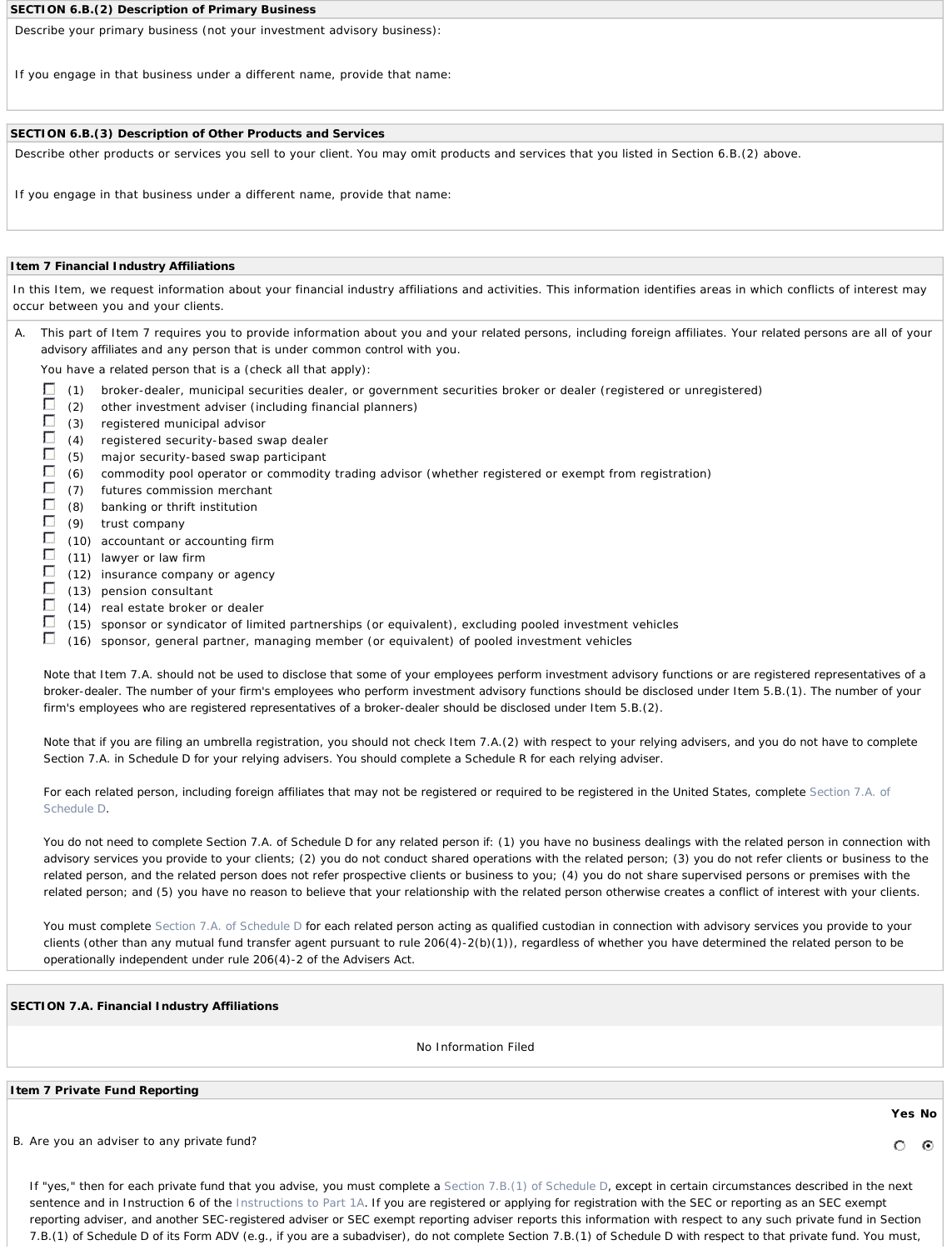*instead, complete Section 7.B.(2) of Schedule D.* 

*In either case, if you seek to preserve the anonymity of a private fund client by maintaining its identity in your books and records in numerical or alphabetical code, or similar designation, pursuant to rule 204-2(d), you may identify the private fund in Section 7.B.(1) or 7.B.(2) of Schedule D using the same code or designation in place of the fund's name.* 

# **SECTION 7.B.(1)** *Private Fund* **Reporting**

No Information Filed

# **SECTION 7.B.(2)** *Private Fund* **Reporting**

No Information Filed

# **Item 8 Participation or Interest in** *Client* **Transactions**

In this Item, we request information about your participation and interest in your *clients*' transactions. This information identifies additional areas in which conflicts of interest may occur between you and your *clients*. Newly-formed advisers should base responses to these questions on the types of participation and interest that you expect to engage in during the next year.

Like Item 7, Item 8 requires you to provide information about you and your *related persons*, including foreign affiliates.

|     | Proprietary Interest in Client Transactions                                                                                                                                                                         |        |                 |
|-----|---------------------------------------------------------------------------------------------------------------------------------------------------------------------------------------------------------------------|--------|-----------------|
|     | A. Do you or any related person:                                                                                                                                                                                    | Yes No |                 |
| (1) | buy securities for yourself from advisory <i>clients</i> , or sell securities you own to advisory <i>clients</i> (principal transactions)?                                                                          |        | ் ⊚             |
| (2) | buy or sell for yourself securities (other than shares of mutual funds) that you also recommend to advisory clients?                                                                                                |        | $\circ$ $\circ$ |
| (3) | recommend securities (or other investment products) to advisory clients in which you or any related person has some other proprietary<br>(ownership) interest (other than those mentioned in Items 8.A.(1) or (2))? |        | - 0             |

#### **Sales Interest in** *Client* **Transactions** B. Do you or any *related person*: **Yes No** (1) as a broker-dealer or registered representative of a broker-dealer, execute securities trades for brokerage customers in which advisory O. ⊙ *client* securities are sold to or bought from the brokerage customer (agency cross transactions)? (2) recommend to advisory *clients*, or act as a purchaser representative for advisory *clients* with respect to, the purchase of securities for O  $\odot$ which you or any *related person* serves as underwriter or general or managing partner? (3) recommend purchase or sale of securities to advisory *clients* for which you or any *related person* has any other sales interest (other than  $\circ$   $\circ$ the receipt of sales commissions as a broker or registered representative of a broker-dealer)?

#### **Investment or Brokerage Discretion** C. Do you or any *related person* have *discretionary authority* to determine the: **Yes No** (1) securities to be bought or sold for a *client's* account? ⊙ O (2) amount of securities to be bought or sold for a *client's* account? ⊙  $\circ$ (3) broker or dealer to be used for a purchase or sale of securities for a *client's* account? O  $\odot$ (4) commission rates to be paid to a broker or dealer for a *client's* securities transactions?  $\odot$ O D. If you answer "yes" to C.(3) above, are any of the brokers or dealers *related persons*? 0.  $\odot$ E. Do you or any *related person* recommend brokers or dealers to *clients*?  $\odot$  $\circ$ F. If you answer "yes" to E. above, are any of the brokers or dealers *related persons*?  $\odot$ O G. (1) Do you or any *related person* receive research or other products or services other than execution from a broker-dealer or a third party G. O ("soft dollar benefits") in connection with *client* securities transactions? (2) If "yes" to G.(1) above, are all the "soft dollar benefits" you or any *related persons* receive eligible "research or brokerage services" under G. - 0 section 28(e) of the Securities Exchange Act of 1934? H. (1) Do you or any *related person*, directly or indirectly, compensate any *person* that is not an *employee* for *client* referrals? O  $\odot$ (2) Do you or any *related person*, directly or indirectly, provide any *employee* compensation that is specifically related to obtaining *clients* for  $\odot$ О the firm (cash or non-cash compensation in addition to the *employee's* regular salary)? I. Do you or any *related person*, including any *employee*, directly or indirectly, receive compensation from any *person* (other than you or any *related*  $\circ$ - 0

*In your response to Item 8.I., do not include the regular salary you pay to an employee.*

*person*) for *client* referrals?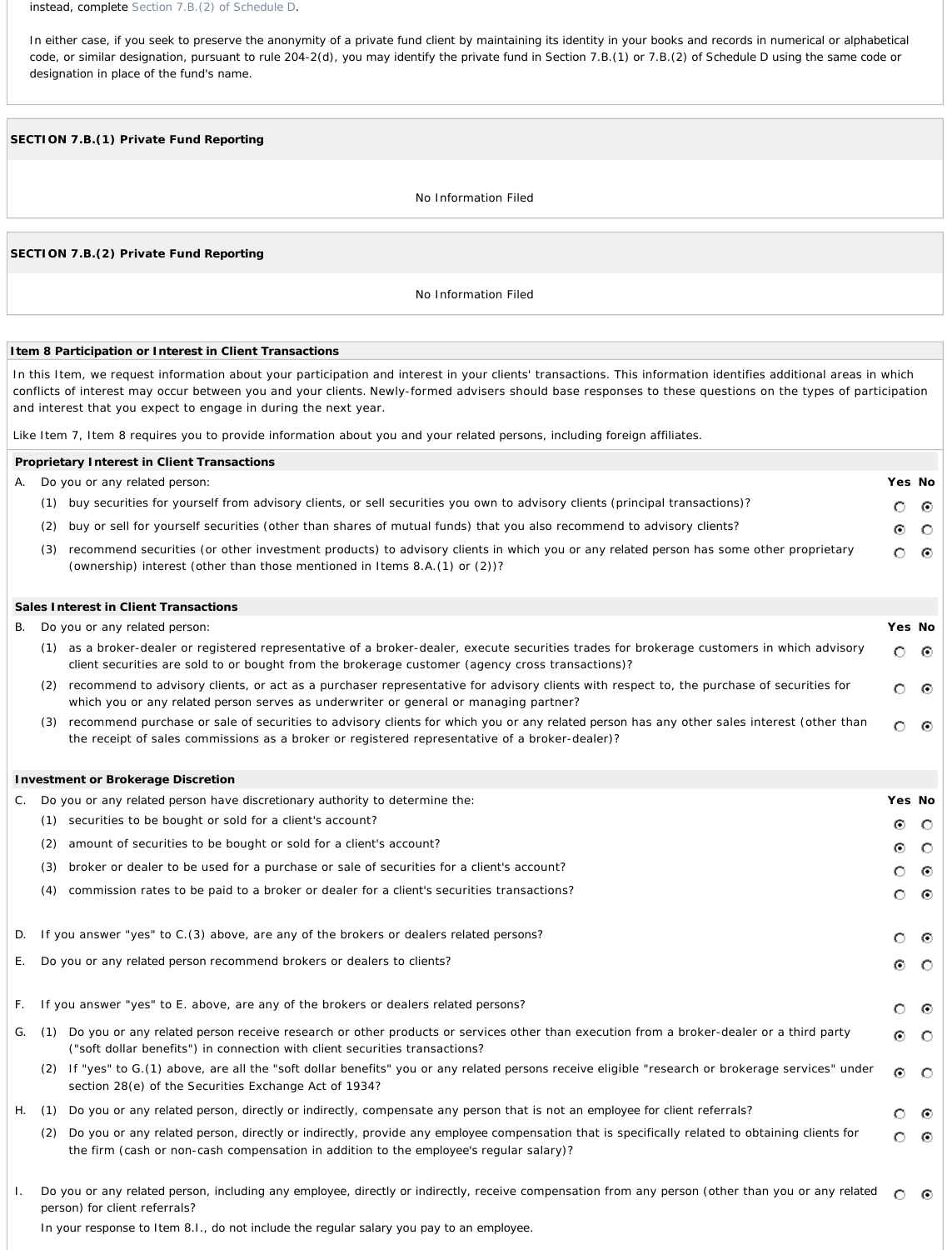*In responding to Items 8.H. and 8.I., consider all cash and non-cash compensation that you or a related person gave to (in answering Item 8.H.) or received from (in answering Item 8.I.) any person in exchange for client referrals, including any bonus that is based, at least in part, on the number or amount of client referrals.* 

|       |     | I tem 9 Custody                                                            |                                                                                                                                                                                                                                                                                                                                                                                                                                                                                                   |   |           |
|-------|-----|----------------------------------------------------------------------------|---------------------------------------------------------------------------------------------------------------------------------------------------------------------------------------------------------------------------------------------------------------------------------------------------------------------------------------------------------------------------------------------------------------------------------------------------------------------------------------------------|---|-----------|
|       |     | Investment Company Act of 1940) assets and about your custodial practices. | In this Item, we ask you whether you or a related person has custody of client (other than clients that are investment companies registered under the                                                                                                                                                                                                                                                                                                                                             |   |           |
| А.    | (1) | Do you have custody of any advisory clients':                              |                                                                                                                                                                                                                                                                                                                                                                                                                                                                                                   |   | Yes No    |
|       |     | (a) cash or bank accounts?                                                 |                                                                                                                                                                                                                                                                                                                                                                                                                                                                                                   | O | $\bullet$ |
|       |     | (b) securities?                                                            |                                                                                                                                                                                                                                                                                                                                                                                                                                                                                                   | О |           |
|       |     |                                                                            | If you are registering or registered with the SEC, answer "No" to Item 9.A.(1)(a) and (b) if you have custody solely because (i) you deduct your advisory fees<br>directly from your clients' accounts, or (ii) a related person has custody of client assets in connection with advisory services you provide to clients, but you<br>have overcome the presumption that you are not operationally independent (pursuant to Advisers Act rule $206(4)-2(d)(5)$ ) from the related person.         |   |           |
|       | (2) | you have custody:                                                          | If you checked "yes" to Item 9.A.(1)(a) or (b), what is the approximate amount of client funds and securities and total number of clients for which                                                                                                                                                                                                                                                                                                                                               |   |           |
|       |     | U.S. Dollar Amount                                                         | Total Number of Clients                                                                                                                                                                                                                                                                                                                                                                                                                                                                           |   |           |
|       |     | $(a)$ \$                                                                   | (b)                                                                                                                                                                                                                                                                                                                                                                                                                                                                                               |   |           |
|       |     | Instead, include that information in your response to Item 9.B. (2).       | If you are registering or registered with the SEC and you have custody solely because you deduct your advisory fees directly from your clients' accounts, do not<br>include the amount of those assets and the number of those clients in your response to Item 9.A. (2). If your related person has custody of client assets in<br>connection with advisory services you provide to clients, do not include the amount of those assets and number of those clients in your response to 9.A. (2). |   |           |
| В.    | (1) | (a) cash or bank accounts?                                                 | In connection with advisory services you provide to clients, do any of your related persons have custody of any of your advisory clients':                                                                                                                                                                                                                                                                                                                                                        | ⊙ | Yes No    |
|       |     | (b) securities?                                                            |                                                                                                                                                                                                                                                                                                                                                                                                                                                                                                   | ⊙ |           |
|       |     |                                                                            | You are required to answer this item regardless of how you answered Item 9.A. (1)(a) or (b).                                                                                                                                                                                                                                                                                                                                                                                                      |   |           |
|       | (2) | your related persons have custody:                                         | If you checked "yes" to Item 9.B.(1)(a) or (b), what is the approximate amount of client funds and securities and total number of clients for which                                                                                                                                                                                                                                                                                                                                               |   |           |
|       |     | U.S. Dollar Amount                                                         | Total Number of Clients                                                                                                                                                                                                                                                                                                                                                                                                                                                                           |   |           |
|       |     | (a) $$116,617,688$                                                         | (b) 286                                                                                                                                                                                                                                                                                                                                                                                                                                                                                           |   |           |
| $C$ . |     | that apply:                                                                | If you or your related persons have custody of client funds or securities in connection with advisory services you provide to clients, check all the following                                                                                                                                                                                                                                                                                                                                    |   |           |
|       | (1) |                                                                            | A qualified custodian(s) sends account statements at least quarterly to the investors in the pooled investment vehicle(s) you manage.                                                                                                                                                                                                                                                                                                                                                             | Г |           |
|       | (2) | are distributed to the investors in the pools.                             | An independent public accountant audits annually the pooled investment vehicle(s) that you manage and the audited financial statements                                                                                                                                                                                                                                                                                                                                                            | г |           |
|       | (3) |                                                                            | An independent public accountant conducts an annual surprise examination of client funds and securities.                                                                                                                                                                                                                                                                                                                                                                                          | Г |           |
|       | (4) | are qualified custodians for client funds and securities.                  | An independent public accountant prepares an internal control report with respect to custodial services when you or your related persons                                                                                                                                                                                                                                                                                                                                                          | Г |           |
|       |     |                                                                            |                                                                                                                                                                                                                                                                                                                                                                                                                                                                                                   |   |           |

*If you checked Item 9.C.(2), C.(3) or C.(4), list in Section 9.C. of Schedule D the accountants that are engaged to perform the audit or examination or prepare an internal control report. (If you checked Item 9.C.(2), you do not have to list auditor information in Section 9.C. of Schedule D if you already provided this information with respect to the private funds you advise in Section 7.B.(1) of Schedule D).*

| D. | Do you or your related person(s) act as qualified custodians for your clients in connection with advisory services you provide to clients? | Yes No |  |
|----|--------------------------------------------------------------------------------------------------------------------------------------------|--------|--|
|    | (1) you act as a qualified custodian                                                                                                       | റ ര    |  |
|    | your related person(s) act as qualified custodian(s)<br>(2)                                                                                | റ ര    |  |

*If you checked "yes" to Item 9.D.(2), all related persons that act as qualified custodians (other than any mutual fund transfer agent pursuant to rule 206(4)-2(b)(1)) must be identified in Section 7.A. of Schedule D, regardless of whether you have determined the related person to be operationally independent under rule 206(4)-2 of the Advisers Act.*

E. If you are filing your *annual updating amendment* and you were subject to a surprise examination by an *independent public accountant* during your last fiscal year, provide the date (MM/YYYY) the examination commenced:

F. If you or your *related persons* have *custody* of *client* funds or securities, how many *persons*, including, but not limited to, you and your *related persons,* act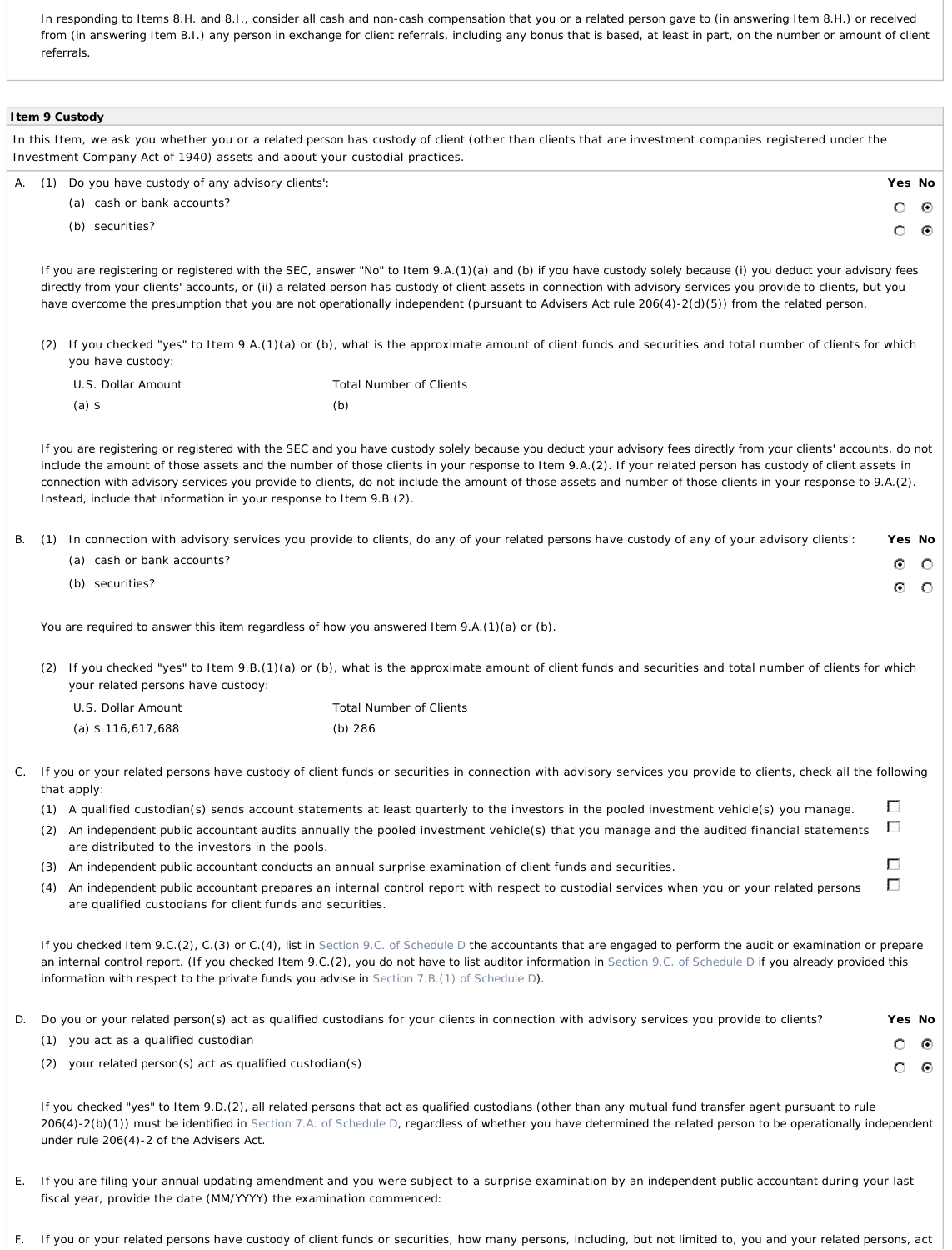as qualified custodians for your *clients* in connection with advisory services you provide to *clients?* 2

**SECTION 9.C.** *Independent Public Accountant*

No Information Filed

#### **Item 10 Control Persons**

In this Item, we ask you to identify every *person* that, directly or indirectly, *controls* you. If you are filing an *umbrella registration*, the information in Item 10 should be provided for the *filing adviser* only.

If you are submitting an initial application or report, you must complete Schedule A and Schedule B. Schedule A asks for information about your direct owners and executive officers. Schedule B asks for information about your indirect owners. If this is an amendment and you are updating information you reported on either Schedule A or Schedule B (or both) that you filed with your initial application or report, you must complete Schedule C.

A. Does any *person* not named in Item 1.A. or Schedules A, B, or C, directly or indirectly, *control* your management or policies?

*If yes, complete Section 10.A. of Schedule D.*

B. If any *person* named in Schedules A, B, or C or in Section 10.A. of Schedule D is a public reporting company under Sections 12 or 15(d) of the Securities Exchange Act of 1934, please complete Section 10.B. of Schedule D.

**SECTION 10.A.** *Control Persons*

No Information Filed

#### **SECTION 10.B.** *Control Person* **Public Reporting Companies**

#### No Information Filed

#### **Item 11 Disclosure Information**

In this Item, we ask for information about your disciplinary history and the disciplinary history of all your *advisory affiliates*. We use this information to determine whether to grant your application for registration, to decide whether to revoke your registration or to place limitations on your activities as an investment adviser, and to identify potential problem areas to focus on during our on-site examinations. One event may result in "yes" answers to more than one of the questions below. In accordance with General Instruction 5 to Form ADV, "you" and "your" include the *filing adviser* and all *relying advisers* under an *umbrella registration*.

Your *advisory affiliates* are: (1) all of your current *employees* (other than *employees* performing only clerical, administrative, support or similar functions); (2) all of your officers, partners, or directors (or any *person* performing similar functions); and (3) all *persons* directly or indirectly *controlling* you or *controlled* by you. If you are a "separately identifiable department or division" (SID) of a bank, see the Glossary of Terms to determine who your *advisory affiliates* are.

*If you are registered or registering with the SEC or if you are an exempt reporting adviser, you may limit your disclosure of any event listed in Item 11 to ten years following the date of the event. If you are registered or registering with a state, you must respond to the questions as posed; you may, therefore, limit your disclosure to ten years following the date of an event only in responding to Items 11.A.(1), 11.A.(2), 11.B.(1), 11.B.(2), 11.D.(4), and 11.H.(1)(a). For purposes of calculating this ten-year period, the date of an event is the date the final order, judgment, or decree was entered, or the date any rights of appeal from preliminary orders, judgments, or decrees lapsed.*

You must complete the appropriate Disclosure Reporting Page ("DRP") for "yes" answers to the questions in this Item 11.

|                                                                                                                                 | Yes No                                                                                                                                                                                                                      |  |
|---------------------------------------------------------------------------------------------------------------------------------|-----------------------------------------------------------------------------------------------------------------------------------------------------------------------------------------------------------------------------|--|
|                                                                                                                                 | ⊙ା                                                                                                                                                                                                                          |  |
|                                                                                                                                 |                                                                                                                                                                                                                             |  |
|                                                                                                                                 | Yes No                                                                                                                                                                                                                      |  |
| (1) been convicted of or pled guilty or nolo contendere ("no contest") in a domestic, foreign, or military court to any felony? | ⊙ା                                                                                                                                                                                                                          |  |
| (2) been charged with any felony?                                                                                               | $\odot$ .                                                                                                                                                                                                                   |  |
|                                                                                                                                 | Do any of the events below involve you or any of your supervised persons?<br>For "yes" answers to the following questions, complete a Criminal Action DRP:<br>A. In the past ten years, have you or any advisory affiliate: |  |

*If you are registered or registering with the SEC, or if you are reporting as an exempt reporting adviser, you may limit your response to Item 11.A.(2) to charges that are currently pending.*

- B. In the past ten years, have you or any *advisory affiliate*:
	- (1) been convicted of or pled guilty or nolo contendere ("no contest") in a domestic, foreign, or military court to a *misdemeanor* involving:  $\circ$ investments or an *investment-related* business, or any fraud, false statements, or omissions, wrongful taking of property, bribery, perjury,

 $\odot$ 

**Yes No**

0. - 0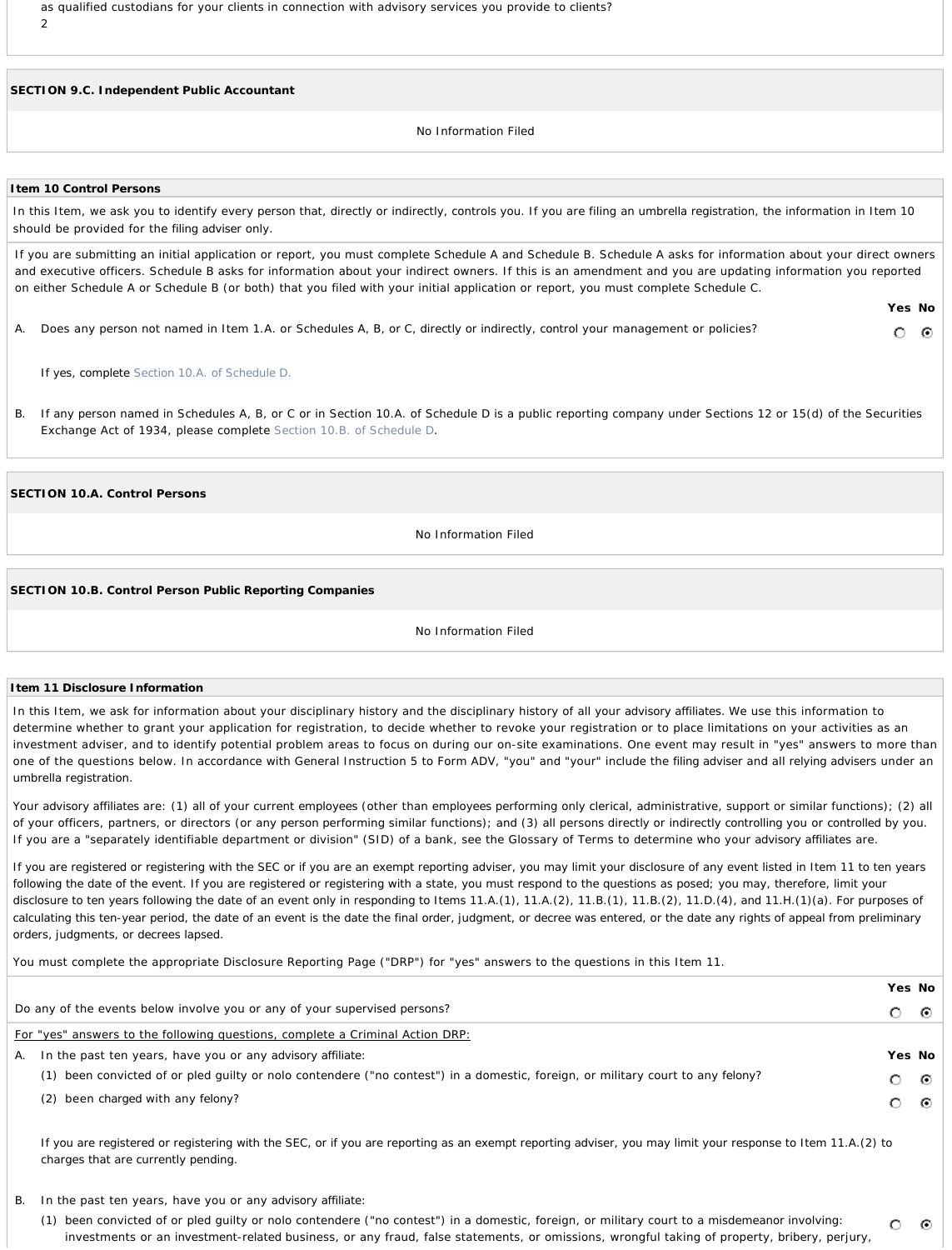forgery, counterfeiting, extortion, or a conspiracy to commit any of these offenses?

*If you are registered or registering with the SEC, or if you are reporting as an exempt reporting adviser, you may limit your response to Item 11.B.(2) to charges that are currently pending.*

|    | For "yes" answers to the following questions, complete a Regulatory Action DRP:                                                                                                                                                                                                           |         |         |
|----|-------------------------------------------------------------------------------------------------------------------------------------------------------------------------------------------------------------------------------------------------------------------------------------------|---------|---------|
| C. | Has the SEC or the Commodity Futures Trading Commission (CFTC) ever:                                                                                                                                                                                                                      |         | Yes No  |
|    | (1) found you or any advisory affiliate to have made a false statement or omission?                                                                                                                                                                                                       | O       | ⊙       |
|    | (2) found you or any advisory affiliate to have been involved in a violation of SEC or CFTC regulations or statutes?                                                                                                                                                                      | O       | ⊙       |
|    | found you or any advisory affiliate to have been a cause of an investment-related business having its authorization to do business denied,<br>suspended, revoked, or restricted?                                                                                                          | $\circ$ | ⊙       |
|    | (4) entered an order against you or any advisory affiliate in connection with investment-related activity?                                                                                                                                                                                | O       | $\odot$ |
|    | (5) imposed a civil money penalty on you or any advisory affiliate, or ordered you or any advisory affiliate to cease and desist from any activity?                                                                                                                                       | $\circ$ | ⊙       |
| D. | Has any other federal regulatory agency, any state regulatory agency, or any foreign financial regulatory authority:                                                                                                                                                                      |         |         |
|    | (1) ever found you or any advisory affiliate to have made a false statement or omission, or been dishonest, unfair, or unethical?                                                                                                                                                         | O       | $\odot$ |
|    | ever found you or any advisory affiliate to have been involved in a violation of investment-related regulations or statutes?<br>(2)                                                                                                                                                       | O       | ⊙       |
|    | (3) ever found you or any advisory affiliate to have been a cause of an investment-related business having its authorization to do business<br>denied, suspended, revoked, or restricted?                                                                                                 | О       | ⊙       |
|    | (4) in the past ten years, entered an order against you or any advisory affiliate in connection with an investment-related activity?                                                                                                                                                      | O       | ⊙       |
|    | (5) ever denied, suspended, or revoked your or any advisory affiliate's registration or license, or otherwise prevented you or any advisory<br>affiliate, by order, from associating with an investment-related business or restricted your or any advisory affiliate's activity?         | $\circ$ | ⊙       |
| Ε. | Has any self-regulatory organization or commodities exchange ever:                                                                                                                                                                                                                        |         |         |
|    | (1) found you or any advisory affiliate to have made a false statement or omission?                                                                                                                                                                                                       |         |         |
|    | (2) found you or any advisory affiliate to have been involved in a violation of its rules (other than a violation designated as a "minor rule<br>violation" under a plan approved by the SEC)?                                                                                            | Ο       | ⊙       |
|    | (3) found you or any advisory affiliate to have been the cause of an investment-related business having its authorization to do business denied,<br>suspended, revoked, or restricted?                                                                                                    | Ω       | ⊙       |
|    | (4) disciplined you or any advisory affiliate by expelling or suspending you or the advisory affiliate from membership, barring or suspending you<br>or the advisory affiliate from association with other members, or otherwise restricting your or the advisory affiliate's activities? | Ω       | ⊙       |
| F. | Has an authorization to act as an attorney, accountant, or federal contractor granted to you or any advisory affiliate ever been revoked or<br>suspended?                                                                                                                                 | ∩       | ⊙       |
| G. | Are you or any advisory affiliate now the subject of any regulatory proceeding that could result in a "yes" answer to any part of Item 11.C.,<br>11.D., or 11.E.?                                                                                                                         | O       | ⊙       |
|    | For "yes" answers to the following questions, complete a Civil Judicial Action DRP:                                                                                                                                                                                                       |         |         |
|    | H. (1) Has any domestic or foreign court:                                                                                                                                                                                                                                                 |         | Yes No  |
|    | (a) in the past ten years, enjoined you or any advisory affiliate in connection with any investment-related activity?                                                                                                                                                                     |         | ⊙       |
|    | (b) ever found that you or any advisory affiliate were involved in a violation of investment-related statutes or regulations?                                                                                                                                                             | O       | ⊙       |
|    | ever dismissed, pursuant to a settlement agreement, an investment-related civil action brought against you or any advisory affiliate by<br>(C)<br>a state or foreign financial regulatory authority?                                                                                      | О       | ⊙       |
|    | (2) Are you or any advisory affiliate now the subject of any civil proceeding that could result in a "yes" answer to any part of Item 11.H.(1)?                                                                                                                                           |         |         |

#### **Item 12 Small Businesses**

The SEC is required by the Regulatory Flexibility Act to consider the effect of its regulations on small entities. In order to do this, we need to determine whether you meet the definition of "small business" or "small organization" under rule 0-7.

Answer this Item 12 only if you are registered or registering with the SEC **and** you indicated in response to Item 5.F.(2)(c) that you have regulatory assets under management of less than \$25 million. You are not required to answer this Item 12 if you are filing for initial registration as a state adviser, amending a current state registration, or switching from SEC to state registration.

For purposes of this Item 12 only:

- Total Assets refers to the total assets of a firm, rather than the assets managed on behalf of *clients*. In determining your or another *person's* total assets, you may use the total assets shown on a current balance sheet (but use total assets reported on a consolidated balance sheet with subsidiaries included, if that amount is larger).
- *Control* means the power to direct or cause the direction of the management or policies of a *person*, whether through ownership of securities, by contract, or otherwise. Any *person* that directly or indirectly has the right to vote 25 percent or more of the voting securities, or is entitled to 25 percent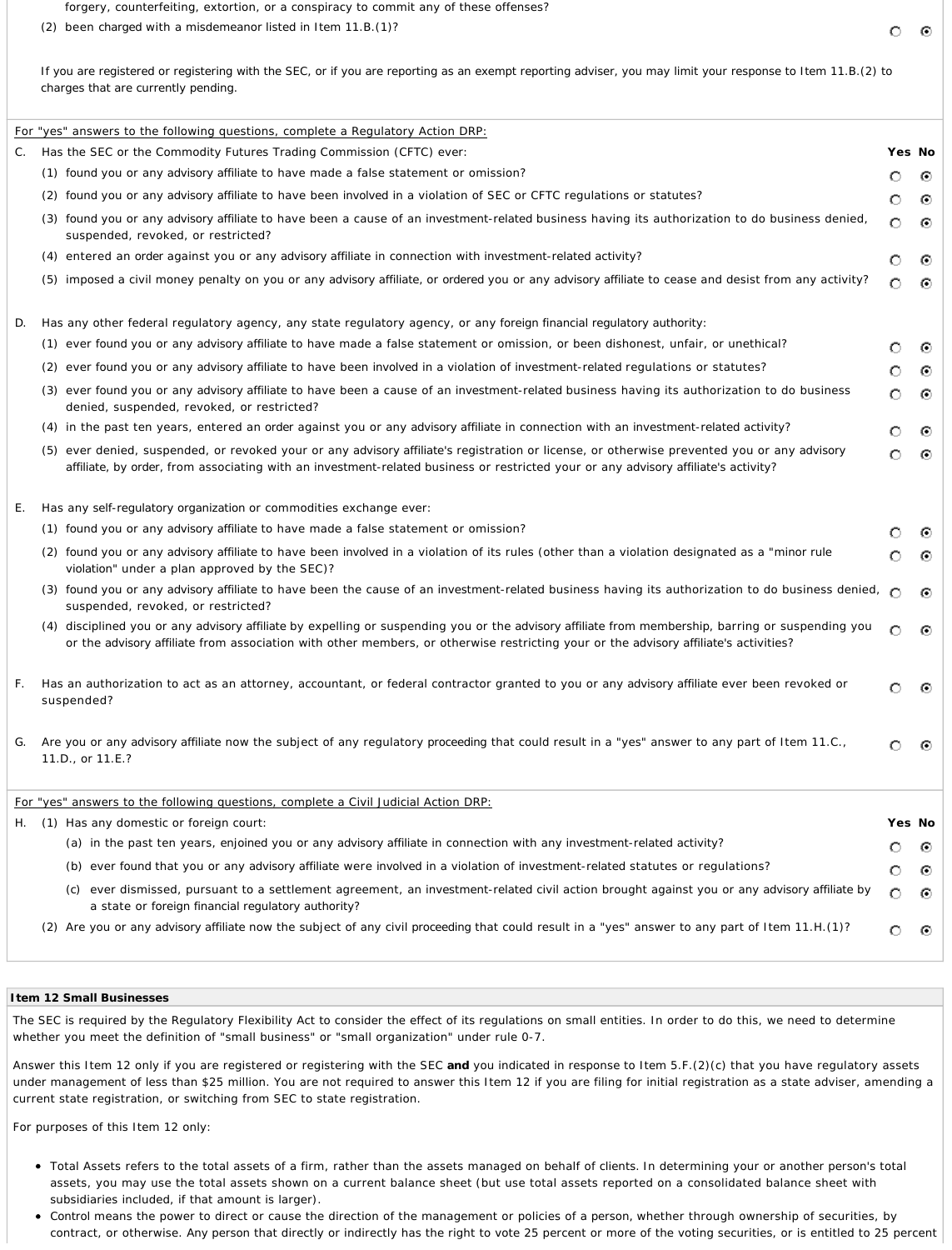or more of the profits, of another *person* is presumed to *control* the other *person*.

|    |                                                                                                                                                                                                                                                               | Yes No |                 |
|----|---------------------------------------------------------------------------------------------------------------------------------------------------------------------------------------------------------------------------------------------------------------|--------|-----------------|
| А. | Did you have total assets of \$5 million or more on the last day of your most recent fiscal year?                                                                                                                                                             | O      | -0              |
|    | If "yes," you do not need to answer Items 12.B. and 12.C.                                                                                                                                                                                                     |        |                 |
| В. | Do you:                                                                                                                                                                                                                                                       |        |                 |
|    | (1) control another investment adviser that had regulatory assets under management (calculated in response to Item 5.F. (2) (c) of Form ADV)<br>of \$25 million or more on the last day of its most recent fiscal year?                                       | O.     | $\circ$         |
|    | control another person (other than a natural person) that had total assets of \$5 million or more on the last day of its most recent fiscal<br>(2)<br>year?                                                                                                   |        | $\circ$ $\circ$ |
|    | C. Are you:                                                                                                                                                                                                                                                   |        |                 |
|    | controlled by or under common control with another investment adviser that had regulatory assets under management (calculated in<br>(1)<br>response to Item $5.F.(2)(c)$ of Form ADV) of \$25 million or more on the last day of its most recent fiscal year? |        | 0 O             |
|    | controlled by or under common control with another person (other than a natural person) that had total assets of \$5 million or more on the<br>(2)<br>last day of its most recent fiscal year?                                                                |        | $\circ$ $\circ$ |

### **Schedule A**

# **Direct Owners and Executive Officers**

- 1. Complete Schedule A only if you are submitting an initial application or report. Schedule A asks for information about your direct owners and executive officers. Use Schedule C to amend this information.
- 2. Direct Owners and Executive Officers. List below the names of:
	- (a) each Chief Executive Officer, Chief Financial Officer, Chief Operations Officer, Chief Legal Officer, Chief Compliance Officer(Chief Compliance Officer is required if you are registered or applying for registration and cannot be more than one individual), director, and any other individuals with similar status or functions;
	- (b) if you are organized as a corporation, each shareholder that is a direct owner of 5% or more of a class of your voting securities, unless you are a public reporting company (a company subject to Section 12 or 15(d) of the Exchange Act); Direct owners include any *person* that owns, beneficially owns, has the right to vote, or has the power to sell or direct the sale of, 5% or more of a class of your voting securities. For purposes of this Schedule, a *person* beneficially owns any securities: (i) owned by his/her child, stepchild, grandchild, parent, stepparent, grandparent, spouse, sibling, mother-in-law, father-in-law, son-in-law, daughter-in-law, brother-in-law, or sister-inlaw, sharing the same residence; or (ii) that he/she has the right to acquire, within 60 days, through the exercise of any option, warrant, or right to purchase the security.
	- (c) if you are organized as a partnership, all general partners and those limited and special partners that have the right to receive upon dissolution, or have contributed, 5% or more of your capital;
	- (d) in the case of a trust that directly owns 5% or more of a class of your voting securities, or that has the right to receive upon dissolution, or has contributed, 5% or more of your capital, the trust and each trustee; and
	- (e) if you are organized as a limited liability company ("LLC"), (i) those members that have the right to receive upon dissolution, or have contributed, 5% or more of your capital, and (ii) if managed by elected managers, all elected managers.
- 3. Do you have any indirect owners to be reported on Schedule B?  $\bigcap$  Yes  $\bigcap$  No
- 4. In the DE/FE/I column below, enter "DE" if the owner is a domestic entity, "FE" if the owner is an entity incorporated or domiciled in a foreign country, or "I" if the owner or executive officer is an individual.
- 5. Complete the Title or Status column by entering board/management titles; status as partner, trustee, sole proprietor, elected manager, shareholder, or member; and for shareholders or members, the class of securities owned (if more than one is issued).
- 6. Ownership codes are: NA less than 5% B 10% but less than 25% D 50% but less than 75%
	- A 5% but less than 10% C 25% but less than 50% E 75% or more
- 7. (a) In the *Control Person* column, enter "Yes" if the *person* has *control* as defined in the Glossary of Terms to Form ADV, and enter "No" if the *person* does not have *control*. Note that under this definition, most executive officers and all 25% owners, general partners, elected managers, and trustees are *control persons*.
	- (b) In the PR column, enter "PR" if the owner is a public reporting company under Sections 12 or 15(d) of the Exchange Act.

(c) Complete each column.

| <b>FULL LEGAL NAME (Individuals: Last   DE/FE/I Title or Status</b> |                                                          | Date Title or Status  |               |    | Ownership Control PR CRD No. If None: S.S. No. and Date |
|---------------------------------------------------------------------|----------------------------------------------------------|-----------------------|---------------|----|---------------------------------------------------------|
| Name, First Name, Middle Name)                                      |                                                          | Acquired MM/YYYY Code | <b>Person</b> |    | of Birth, IRS Tax No. or Employer ID                    |
|                                                                     |                                                          |                       |               |    | INo.                                                    |
| HILL, BRITON, KALANI                                                | PRESIDENT / CHIEF<br><b>COMPLIANCE</b><br><b>OFFICER</b> | 01/2020               |               | N. | 6714996                                                 |
| WEBER, CHRISTOPHER, PETERI                                          | CHIEF INVESTMENT<br><b>OFFICER</b>                       | 01/2020               |               | N. | 6396660                                                 |

#### **Schedule B**

# **Indirect Owners**

- 1. Complete Schedule B only if you are submitting an initial application or report. Schedule B asks for information about your indirect owners; you must first complete Schedule A, which asks for information about your direct owners. Use Schedule C to amend this information.
- 2. Indirect Owners. With respect to each owner listed on Schedule A (except individual owners), list below:
	- (a) in the case of an owner that is a corporation, each of its shareholders that beneficially owns, has the right to vote, or has the power to sell or direct the sale of, 25% or more of a class of a voting security of that corporation;

For purposes of this Schedule, a *person* beneficially owns any securities: (i) owned by his/her child, stepchild, grandchild, parent, stepparent,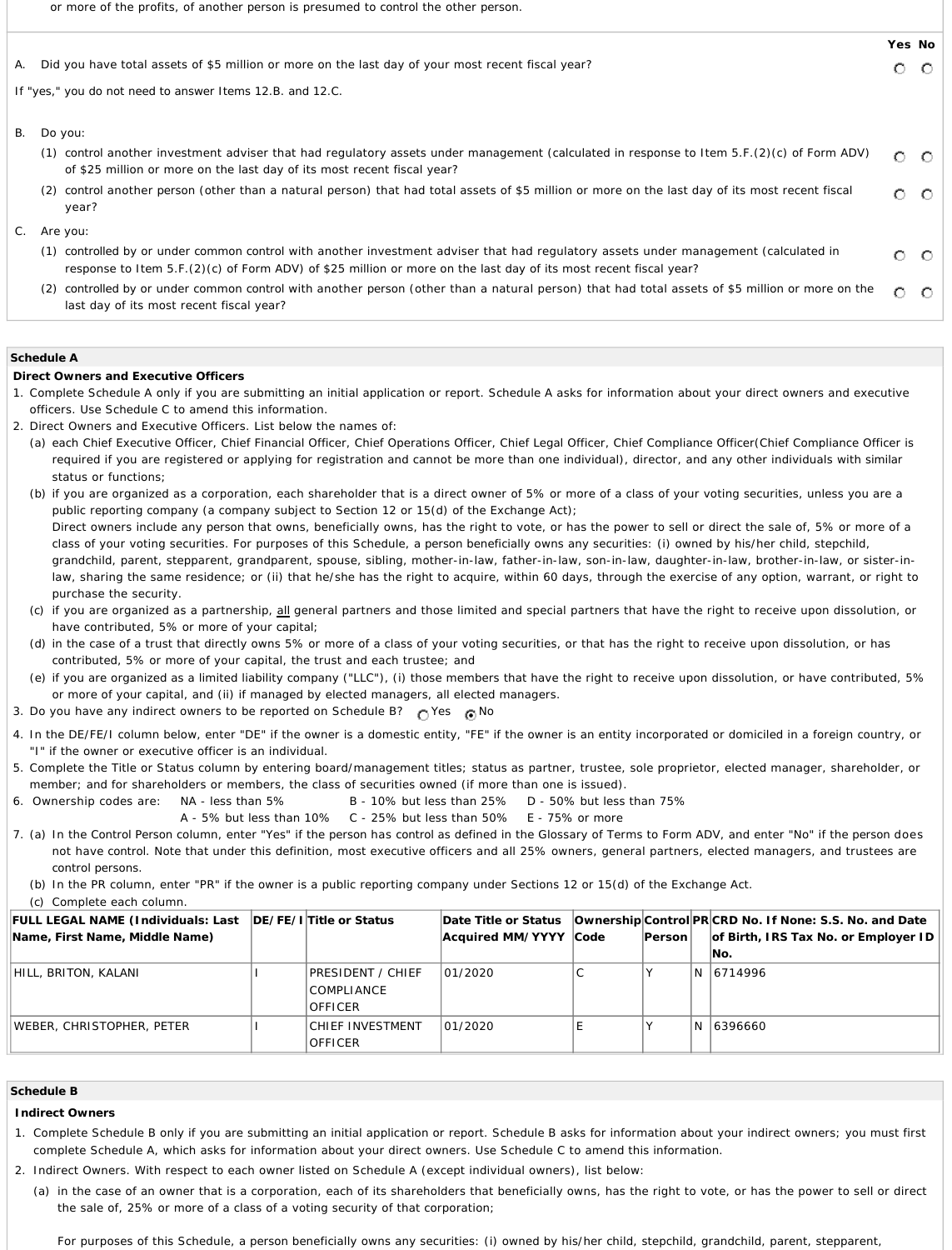grandparent, spouse, sibling, mother-in-law, father-in-law, son-in-law, daughter-in-law, brother-in-law, or sister-in-law, sharing the same residence; or (ii) that he/she has the right to acquire, within 60 days, through the exercise of any option, warrant, or right to purchase the security.

- (b) in the case of an owner that is a partnership, all general partners and those limited and special partners that have the right to receive upon dissolution, or have contributed, 25% or more of the partnership's capital;
- (c) in the case of an owner that is a trust, the trust and each trustee; and
- (d) in the case of an owner that is a limited liability company ("LLC"), (i) those members that have the right to receive upon dissolution, or have contributed, 25% or more of the LLC's capital, and (ii) if managed by elected managers, all elected managers.
- 3. Continue up the chain of ownership listing all 25% owners at each level. Once a public reporting company (a company subject to Sections 12 or 15(d) of the Exchange Act) is reached, no further ownership information need be given.
- 4. In the DE/FE/I column below, enter "DE" if the owner is a domestic entity, "FE" if the owner is an entity incorporated or domiciled in a foreign country, or "I" if the owner is an individual.
- 5. Complete the Status column by entering the owner's status as partner, trustee, elected manager, shareholder, or member; and for shareholders or members, the class of securities owned (if more than one is issued).
- 6. Ownership codes are: C 25% but less than 50% E 75% or more

D - 50% but less than 75% F - Other (general partner, trustee, or elected manager)

- 7. (a) In the *Control Person* column, enter "Yes" if the *person* has *control* as defined in the Glossary of Terms to Form ADV, and enter "No" if the *person* does not have *control*. Note that under this definition, most executive officers and all 25% owners, general partners, elected managers, and trustees are *control persons*.
	- (b) In the PR column, enter "PR" if the owner is a public reporting company under Sections 12 or 15(d) of the Exchange Act.
	- (c) Complete each column.

No Information Filed

#### **Schedule D - Miscellaneous**

You may use the space below to explain a response to an Item or to provide any other information.

**Schedule R**

No Information Filed

#### **DRP Pages**

#### **CRIMINAL DISCLOSURE REPORTING PAGE (ADV)**

No Information Filed

#### **REGULATORY ACTION DISCLOSURE REPORTING PAGE (ADV)**

No Information Filed

## **CIVIL JUDICIAL ACTION DISCLOSURE REPORTING PAGE (ADV)**

No Information Filed

# **Part 2**

#### **Exemption from brochure delivery requirements for SEC-registered advisers**

SEC rules exempt SEC-registered advisers from delivering a firm brochure to some kinds of clients. If these exemptions excuse you from delivering a brochure to *all* of your advisory clients, you do not have to prepare a brochure.

Are you exempt from delivering a brochure to all of your clients under these rules?

*If no, complete the ADV Part 2 filing below.*

Amend, retire or file new brochures:

| Brochure ID |        | Brochure Name                    | $\vert$ Brochure Type $(s)$                |  |
|-------------|--------|----------------------------------|--------------------------------------------|--|
|             | 347643 | <b>IWEBER ADV PART 2A ANNUAL</b> | Individuals, High net worth individuals,   |  |
|             |        | LAMENDMENT 03.25.21              | Foundations/charities, Other institutional |  |

**Yes No**

 $\circ$   $\circ$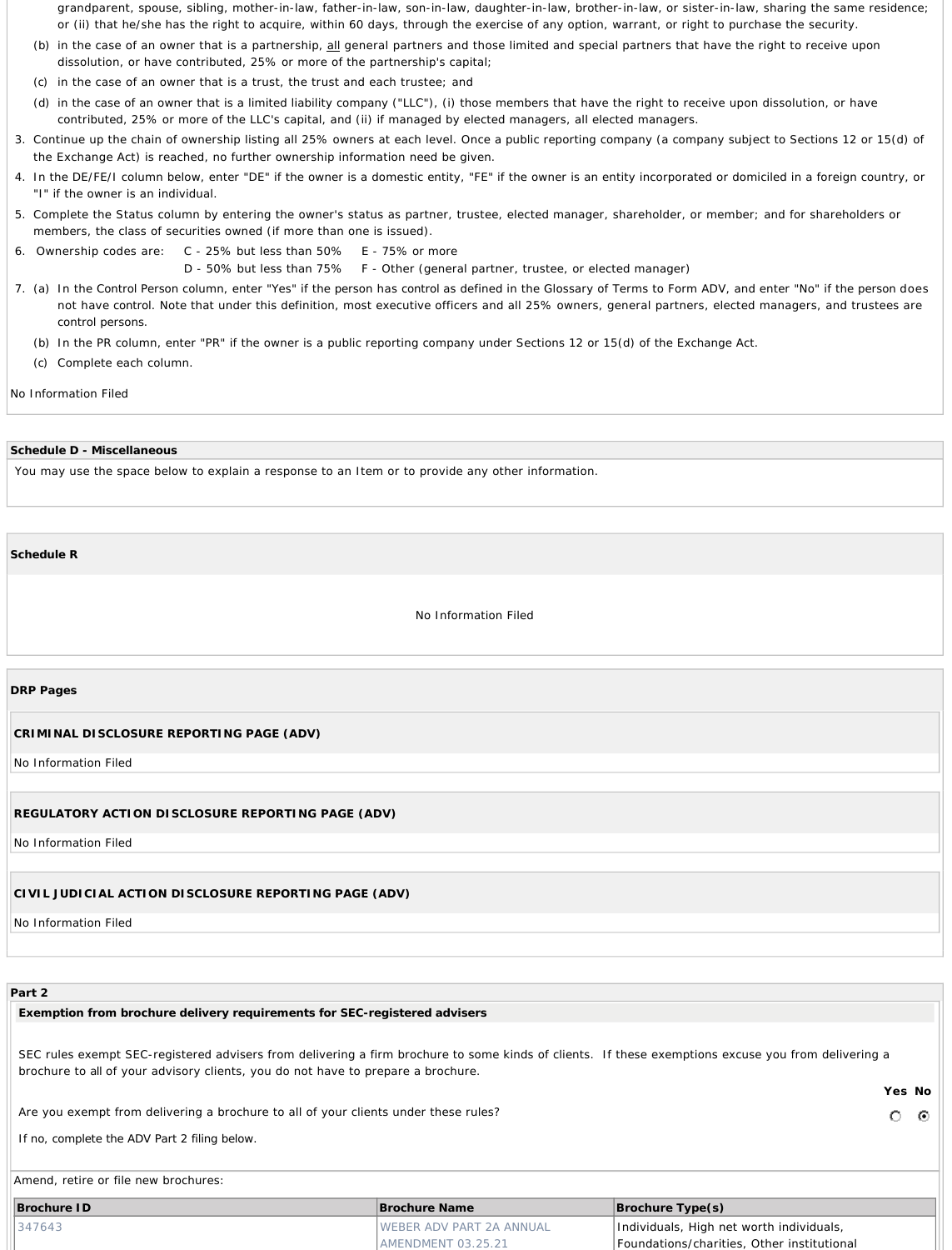| 366440 | <b>IWEBER GLOBAL ADV PART 2A</b> | Individuals, High net worth individuals,<br>Foundations/charities, Other institutional |
|--------|----------------------------------|----------------------------------------------------------------------------------------|
|        |                                  |                                                                                        |

| Part 3                             |                                          |                |        |
|------------------------------------|------------------------------------------|----------------|--------|
| <b>CRS</b>                         | Type(s)                                  | Affiliate Info | Retire |
| $\lambda$<br>$\blacktriangleright$ | Investment Advisor<br>Investment Advisor |                |        |

### **Execution Pages**

# **DOMESTIC INVESTMENT ADVISER EXECUTION PAGE**

You must complete the following Execution Page to Form ADV. This execution page must be signed and attached to your initial submission of Form ADV to the SEC and all amendments.

# Appointment of Agent for Service of Process

By signing this Form ADV Execution Page, you, the undersigned adviser, irrevocably appoint the Secretary of State or other legally designated officer, of the state in which you maintain your *principal office and place of business* and any other state in which you are submitting a *notice filing*, as your agents to receive service, and agree that such *persons* may accept service on your behalf, of any notice, subpoena, summons, *order* instituting *proceedings*, demand for arbitration, or other process or papers, and you further agree that such service may be made by registered or certified mail, in any federal or state action, administrative *proceeding* or arbitration brought against you in any place subject to the jurisdiction of the United States, if the action, *proceeding*, or arbitration (a) arises out of any activity in connection with your investment advisory business that is subject to the jurisdiction of the United States, and (b) is *founded*, directly or indirectly, upon the provisions of: (i) the Securities Act of 1933, the Securities Exchange Act of 1934, the Trust Indenture Act of 1939, the Investment Company Act of 1940, or the Investment Advisers Act of 1940, or any rule or regulation under any of these acts, or (ii) the laws of the state in which you maintain your *principal office and place of business* or of any state in which you are submitting a *notice filing*.

# Signature

I, the undersigned, sign this Form ADV on behalf of, and with the authority of, the investment adviser. The investment adviser and I both certify, under penalty of perjury under the laws of the United States of America, that the information and statements made in this ADV, including exhibits and any other information submitted, are true and correct, and that I am signing this Form ADV Execution Page as a free and voluntary act.

I certify that the adviser's books and records will be preserved and available for inspection as required by law. Finally, I authorize any *person* having *custody* or possession of these books and records to make them available to federal and state regulatory representatives.

Signature: BRITON K. HILL Printed Name: BRITON K. HILL Adviser *CRD* Number: 290134

Date: MM/DD/YYYY 03/30/2022 Title<sup>.</sup> PRESIDENT / CHIEF COMPLIANCE OFFICER

## *NON-RESIDENT* **INVESTMENT ADVISER EXECUTION PAGE**

You must complete the following Execution Page to Form ADV. This execution page must be signed and attached to your initial submission of Form ADV to the SEC and all amendments.

# 1. Appointment of Agent for Service of Process

By signing this Form ADV Execution Page, you, the undersigned adviser, irrevocably appoint each of the Secretary of the SEC, and the Secretary of State or other legally designated officer, of any other state in which you are submitting a *notice filing*, as your agents to receive service, and agree that such persons may accept service on your behalf, of any notice, subpoena, summons, *order* instituting *proceedings*, demand for arbitration, or other process or papers, and you further agree that such service may be made by registered or certified mail, in any federal or state action, administrative *proceeding* or arbitration brought against you in any place subject to the jurisdiction of the United States, if the action, *proceeding* or arbitration (a) arises out of any activity in connection with your investment advisory business that is subject to the jurisdiction of the United States, and (b) is *founded*, directly or indirectly, upon the provisions of: (i) the Securities Act of 1933, the Securities Exchange Act of 1934, the Trust Indenture Act of 1939, the Investment Company Act of 1940, or the Investment Advisers Act of 1940, or any rule or regulation under any of these acts, or (ii) the laws of any state in which you are submitting a *notice filing*.

# 2. Appointment and Consent: Effect on Partnerships

If you are organized as a partnership, this irrevocable power of attorney and consent to service of process will continue in effect if any partner withdraws from or is admitted to the partnership, provided that the admission or withdrawal does not create a new partnership. If the partnership dissolves, this irrevocable power of attorney and consent shall be in effect for any action brought against you or any of your former partners.

# 3. *Non-Resident* Investment Adviser Undertaking Regarding Books and Records